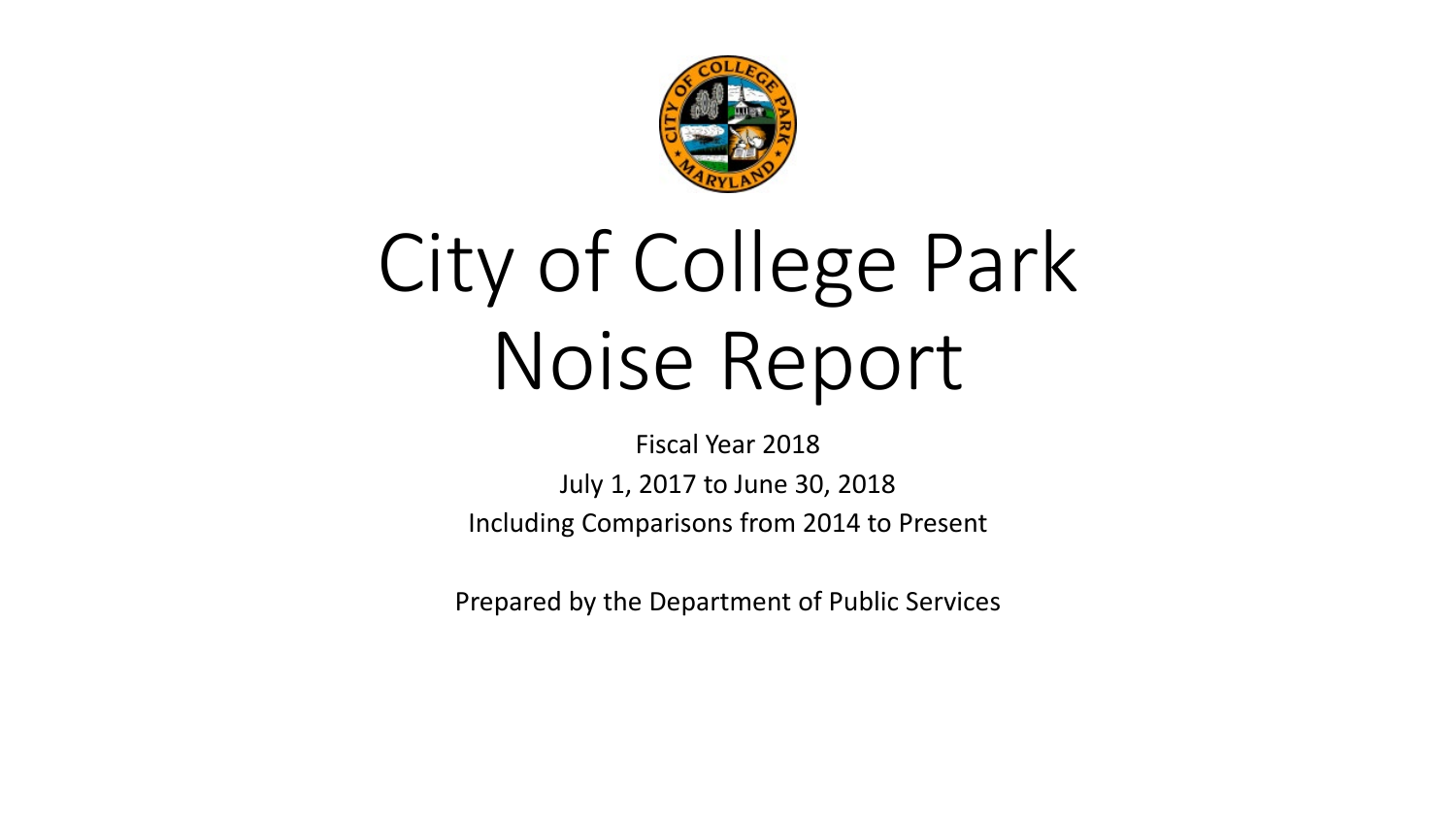Calls to Hotline FY18 July 1, 2017 to June 30, 2018



FY18 Annual Noise Report 2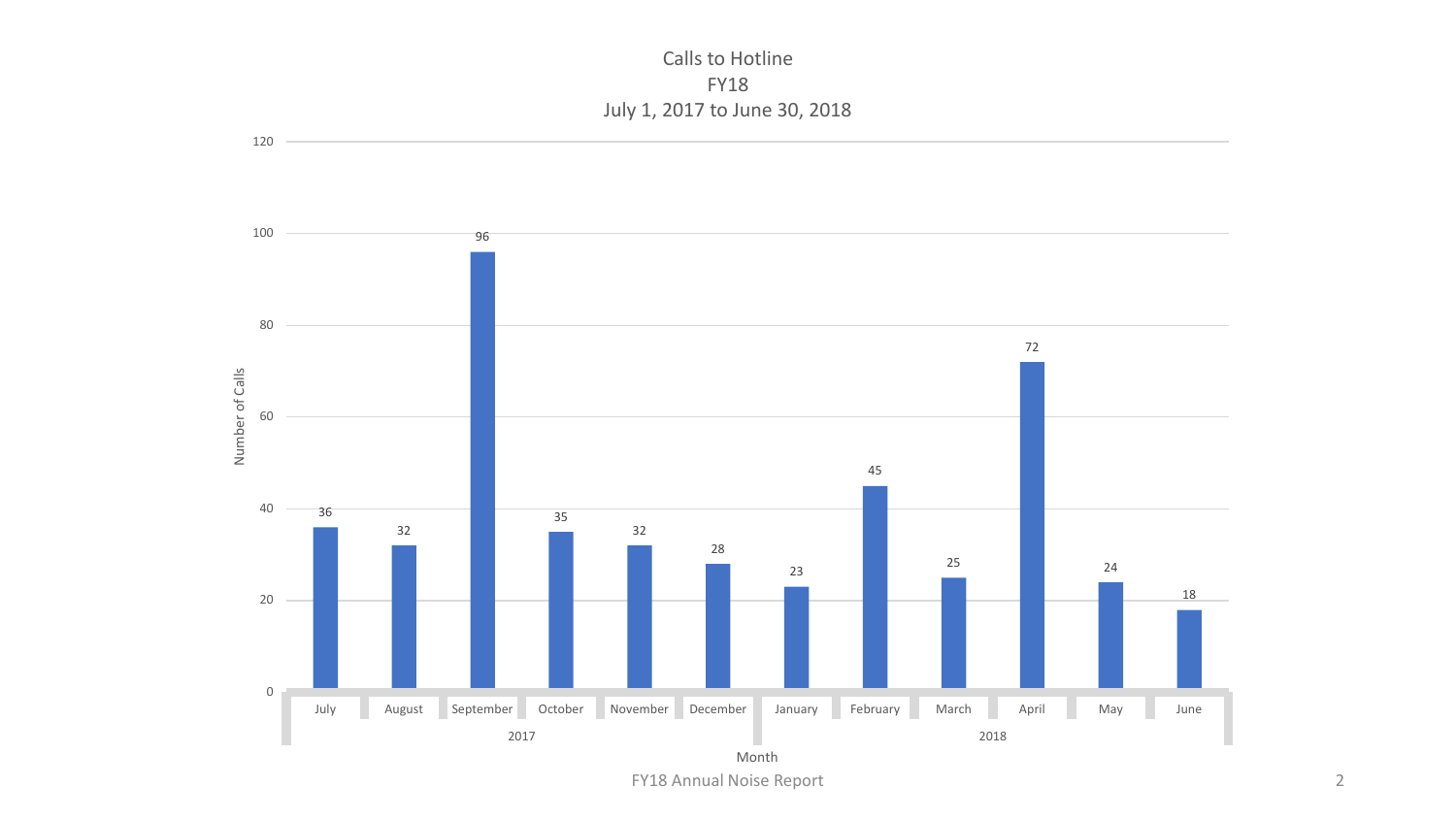#### Warnings and Municipal Infractions Issued Fiscal Year 2018

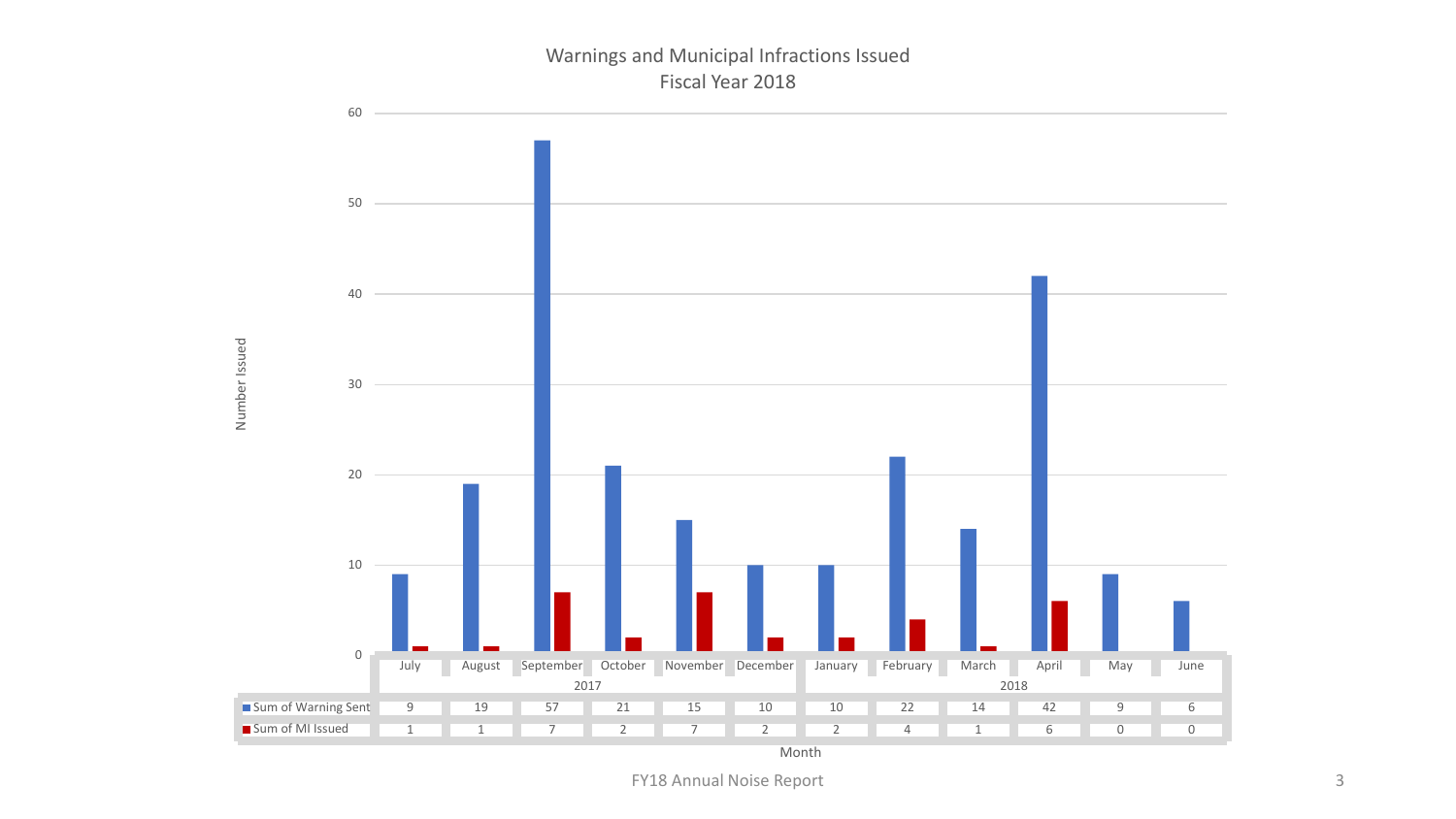

FY18 Annual Noise Report 4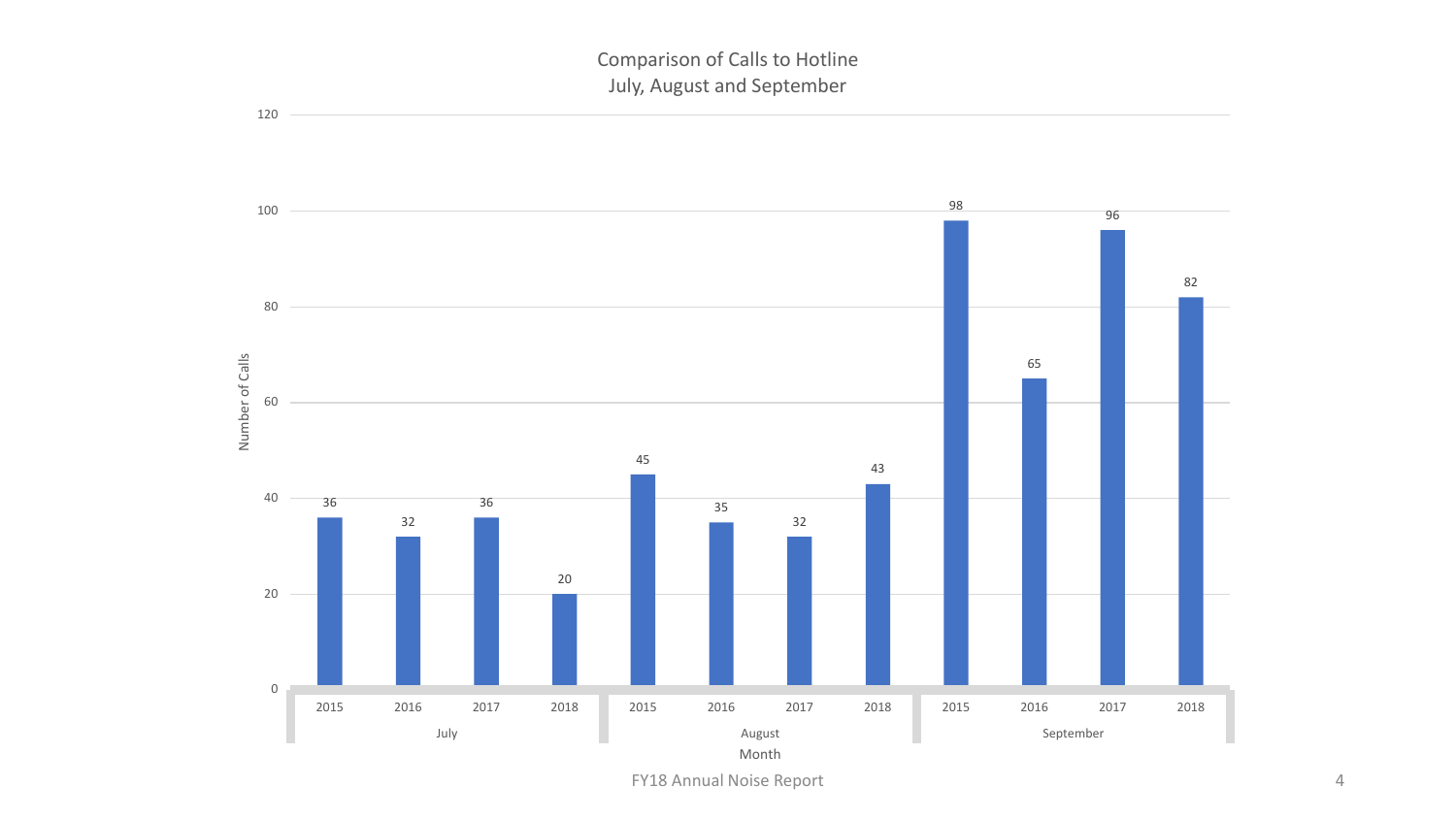# Comparison of Warnings Issued for Noise Violations July, August and September

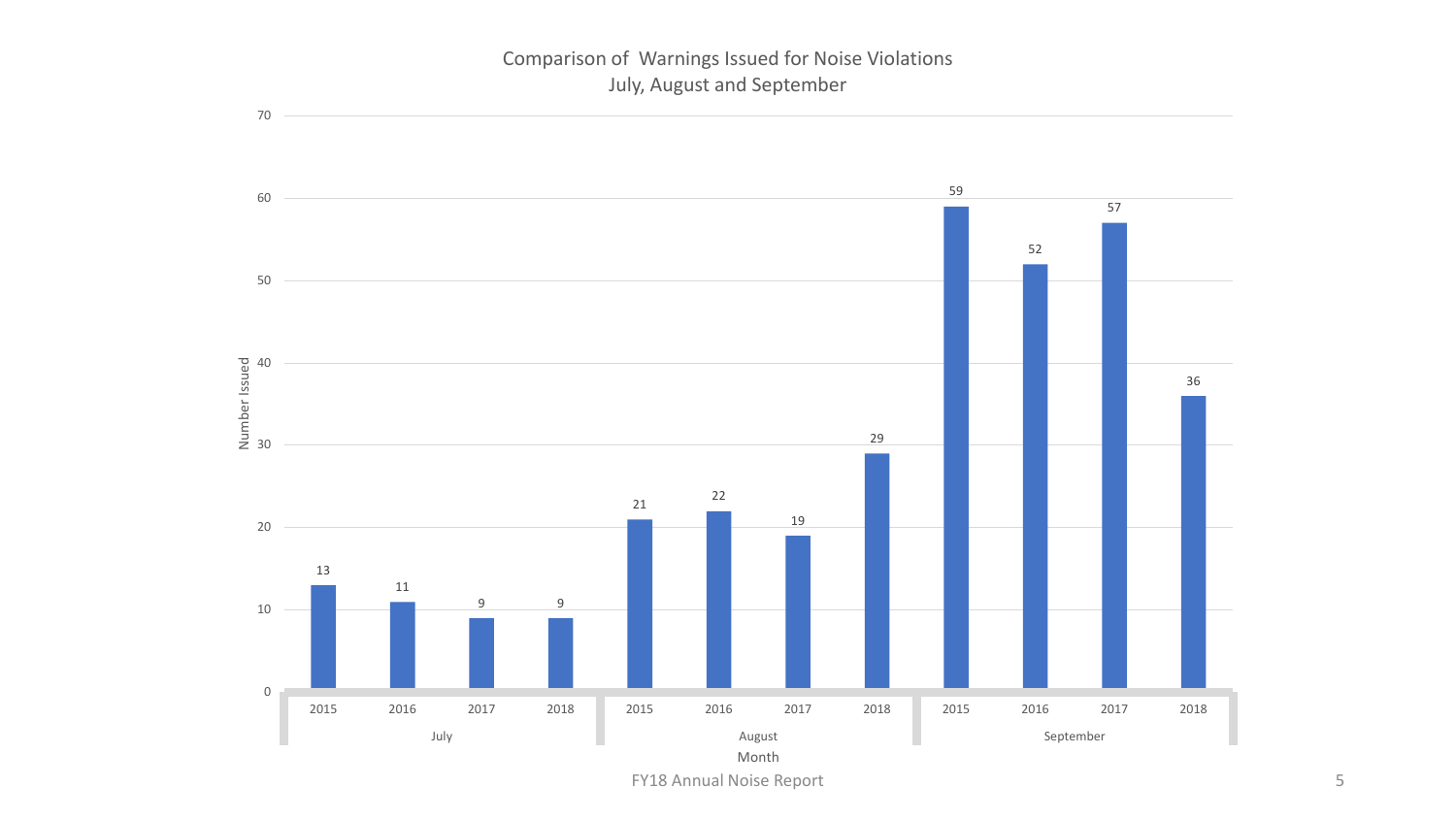# Comparison of Municipal Infractions Issued July, August and September

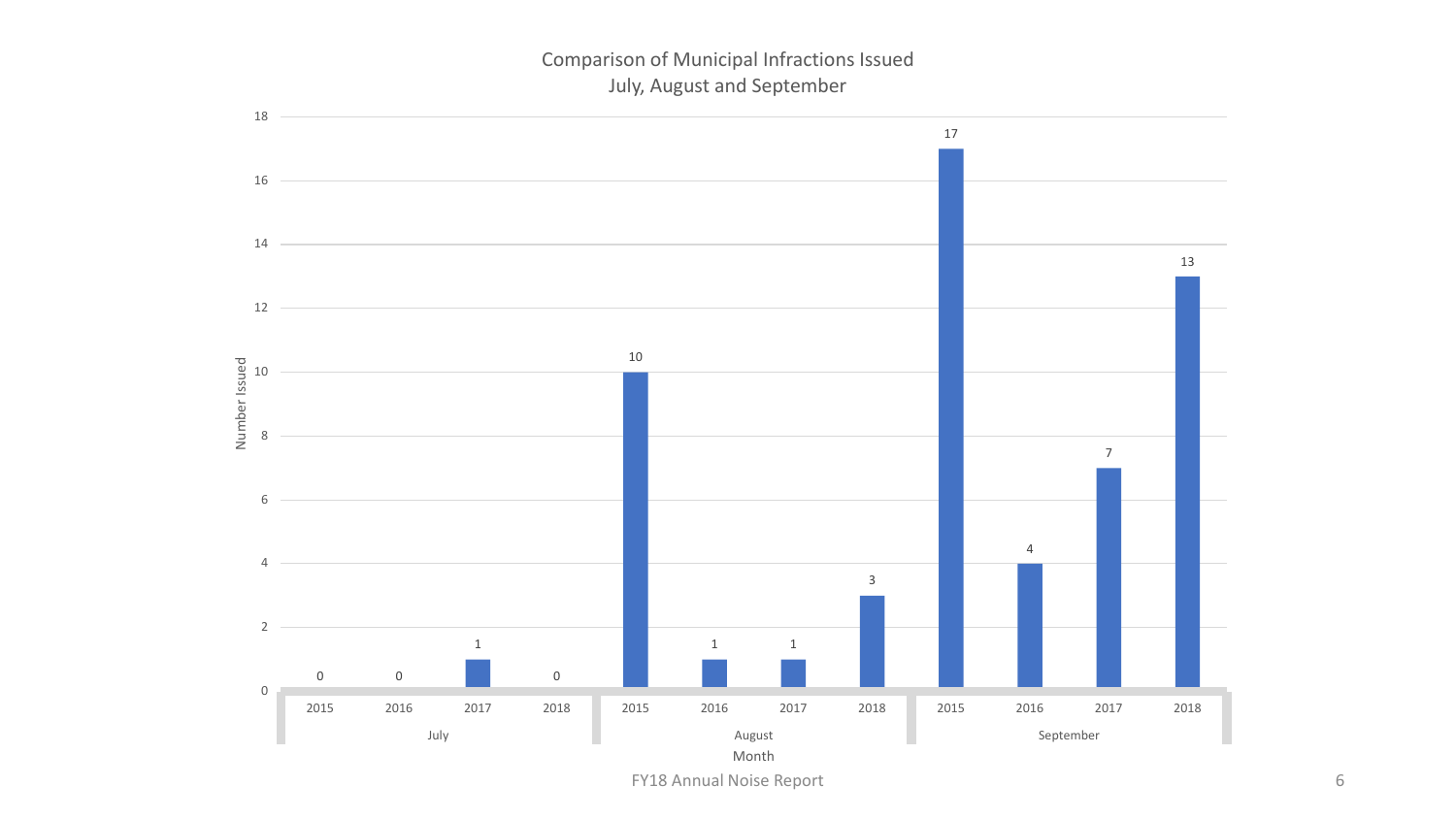

#### Comparison of Municipal Infractions Issued for Noise Violations

FY18 Annual Noise Report 7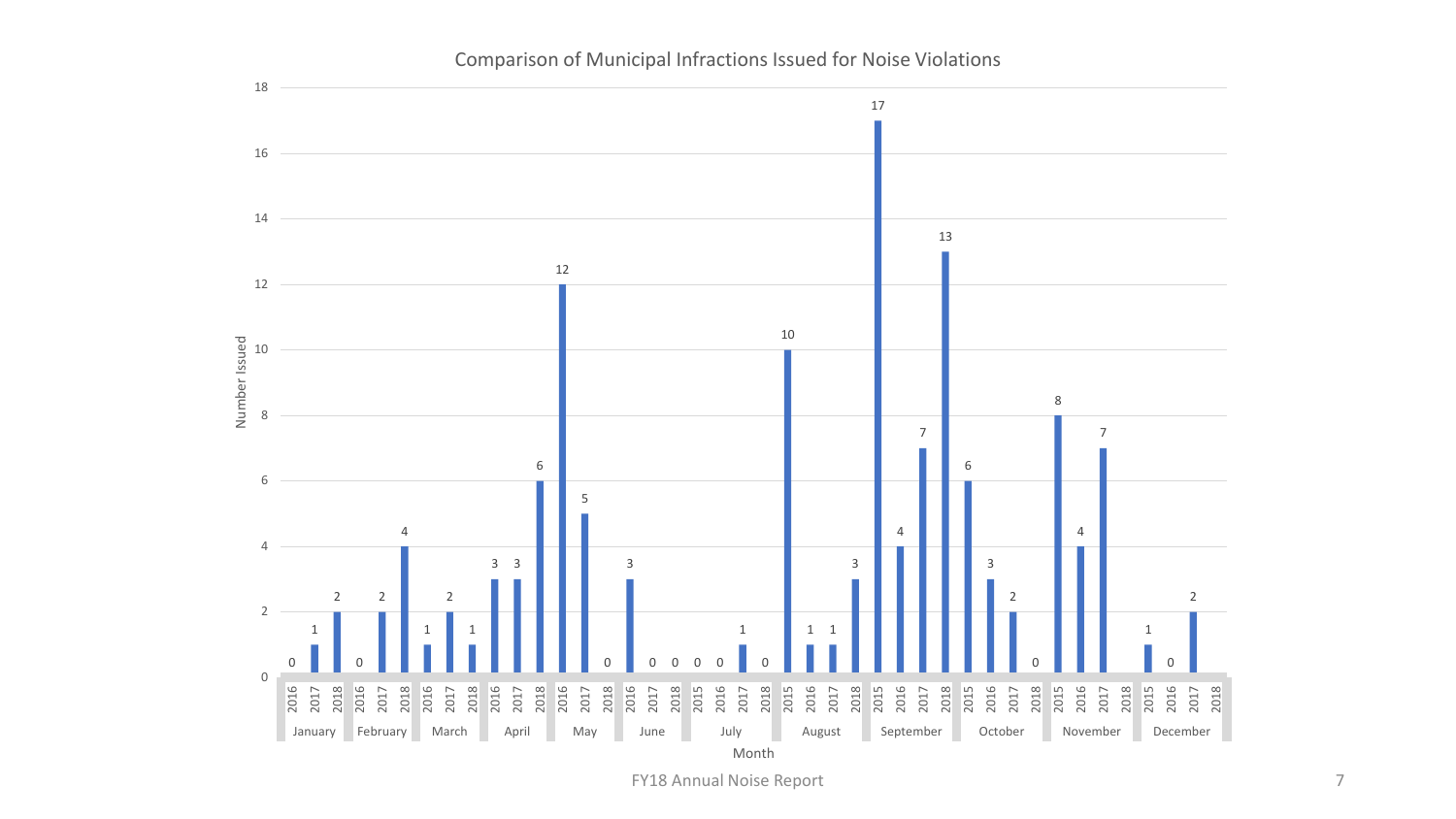

FY18 Annual Noise Report 8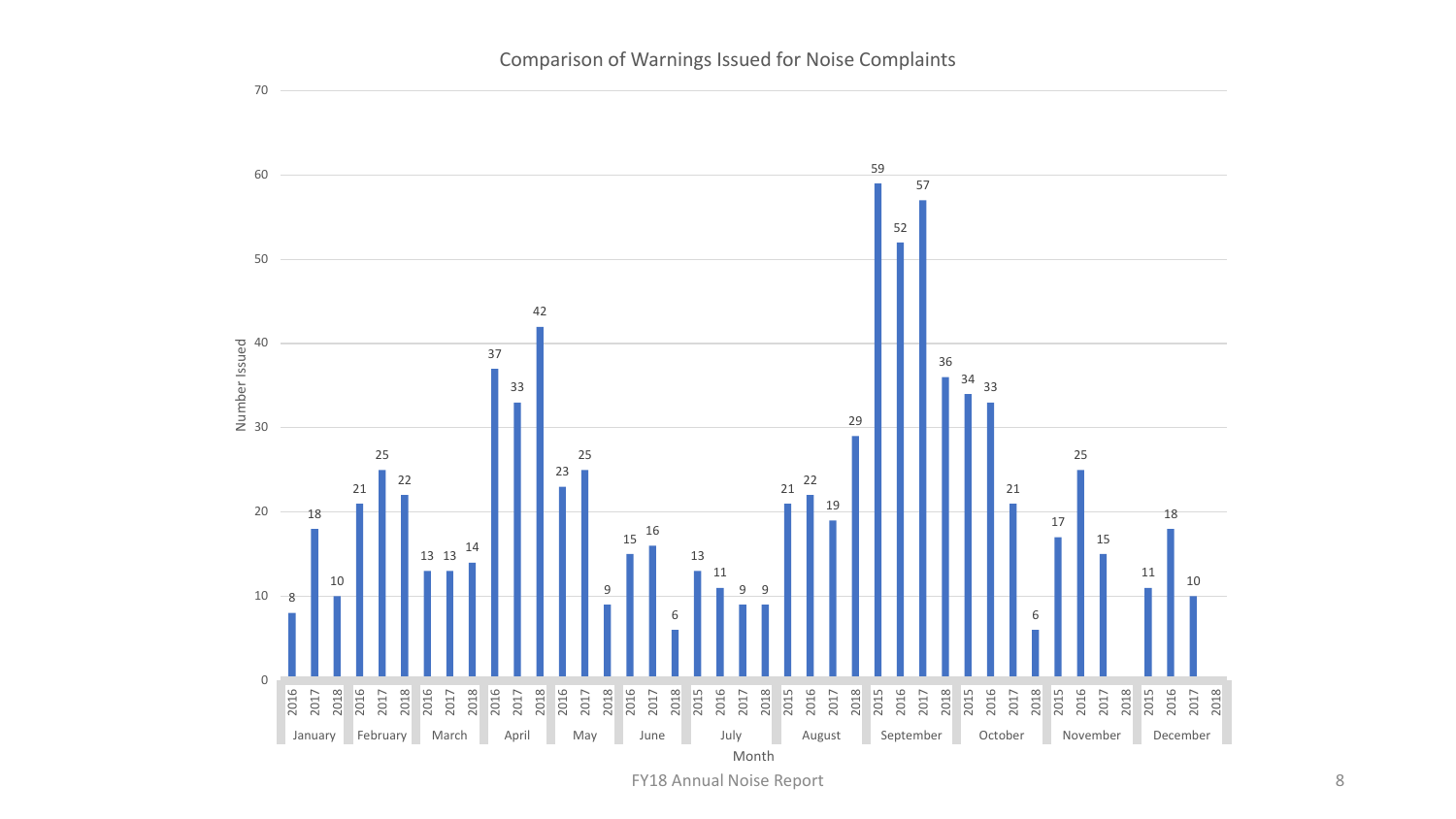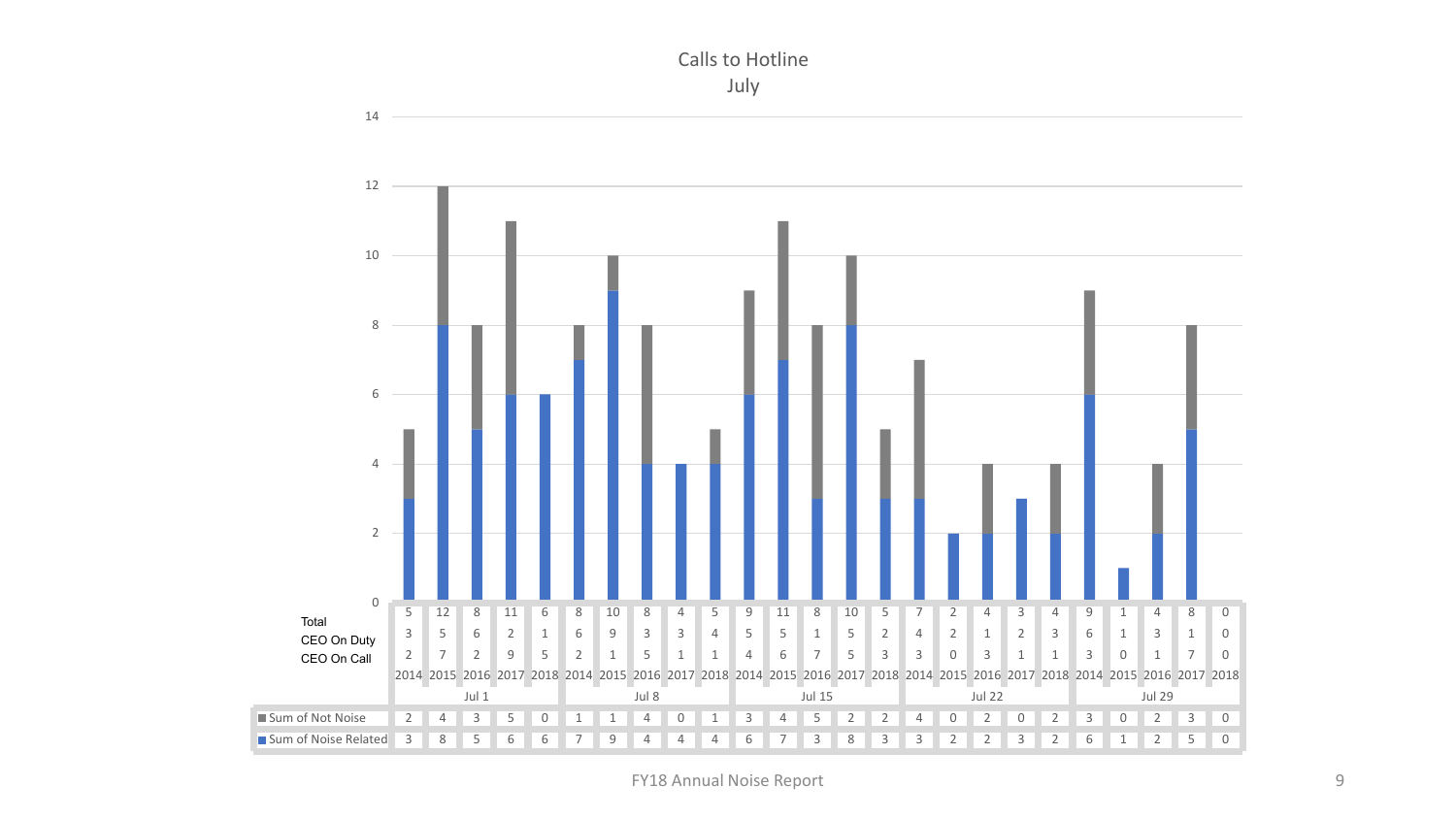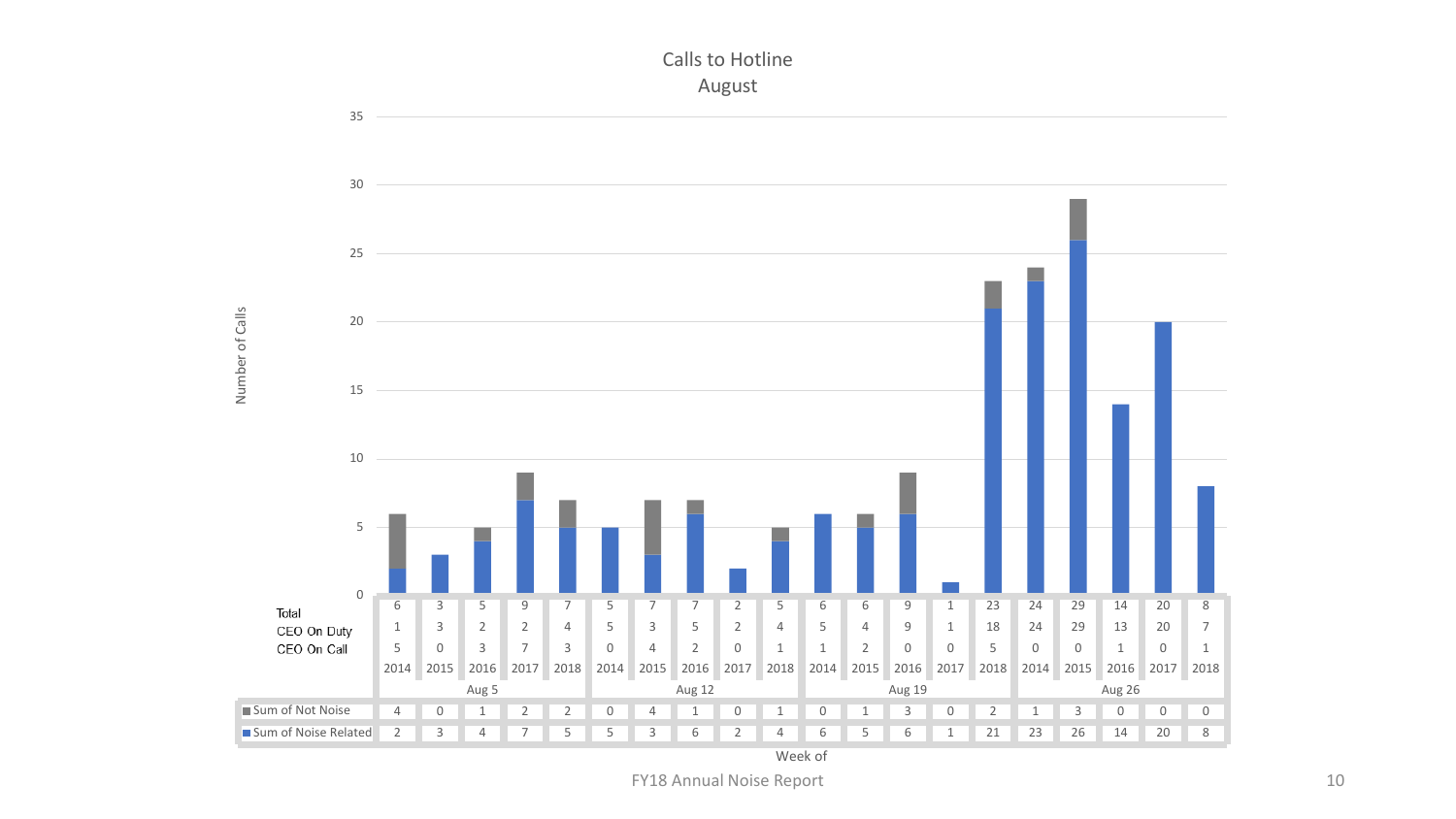

Number of Calls

Number of Calls

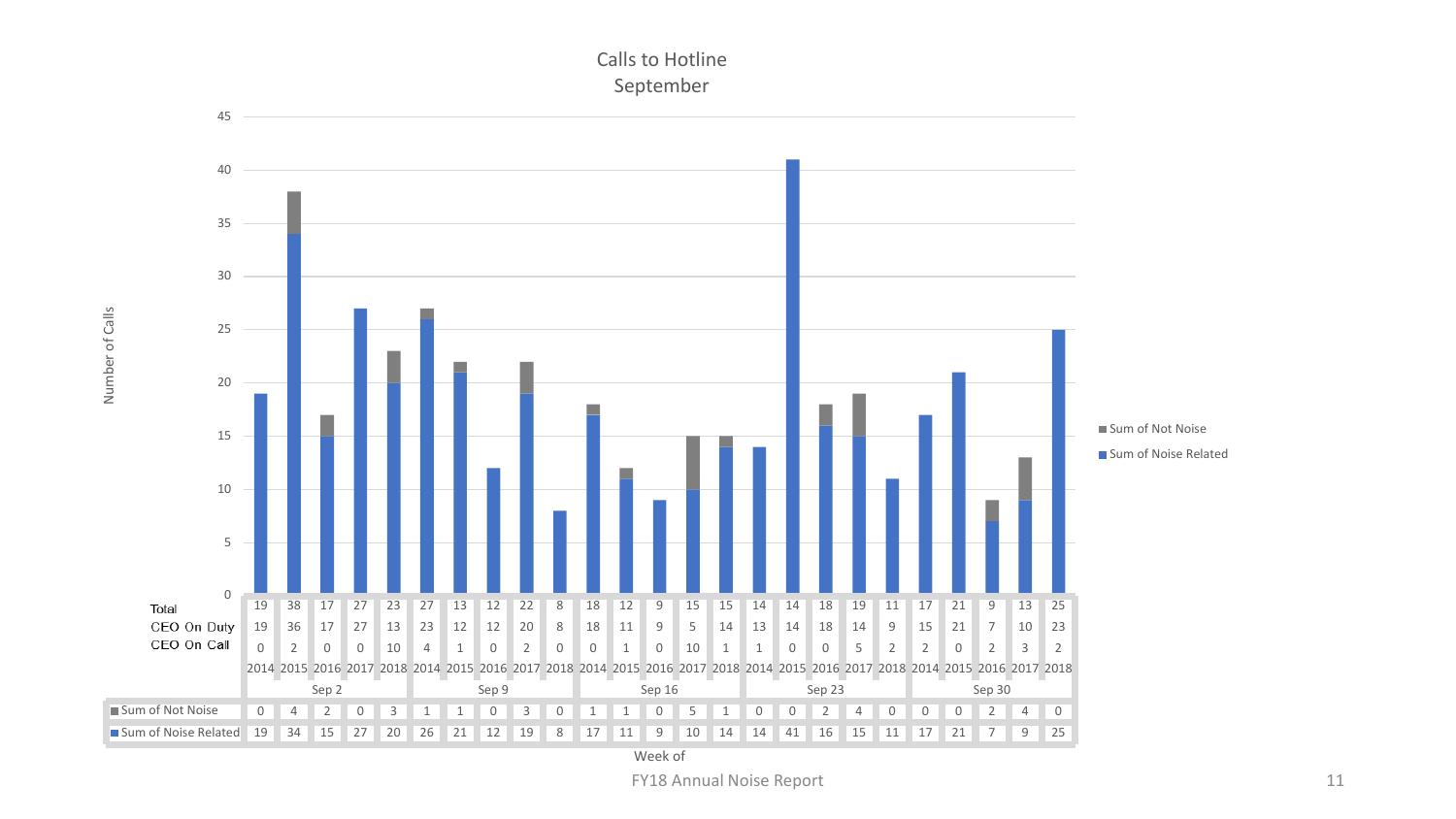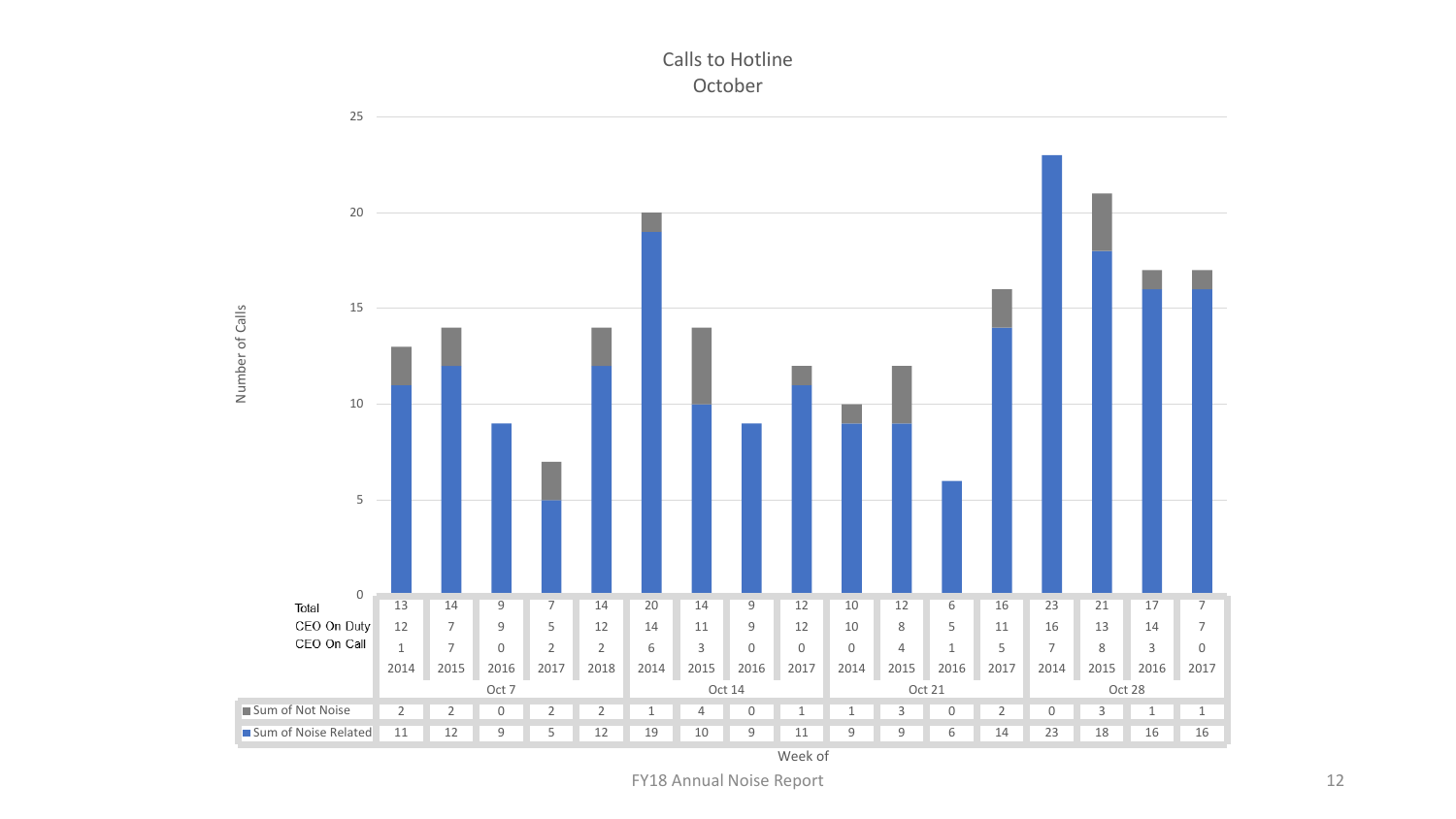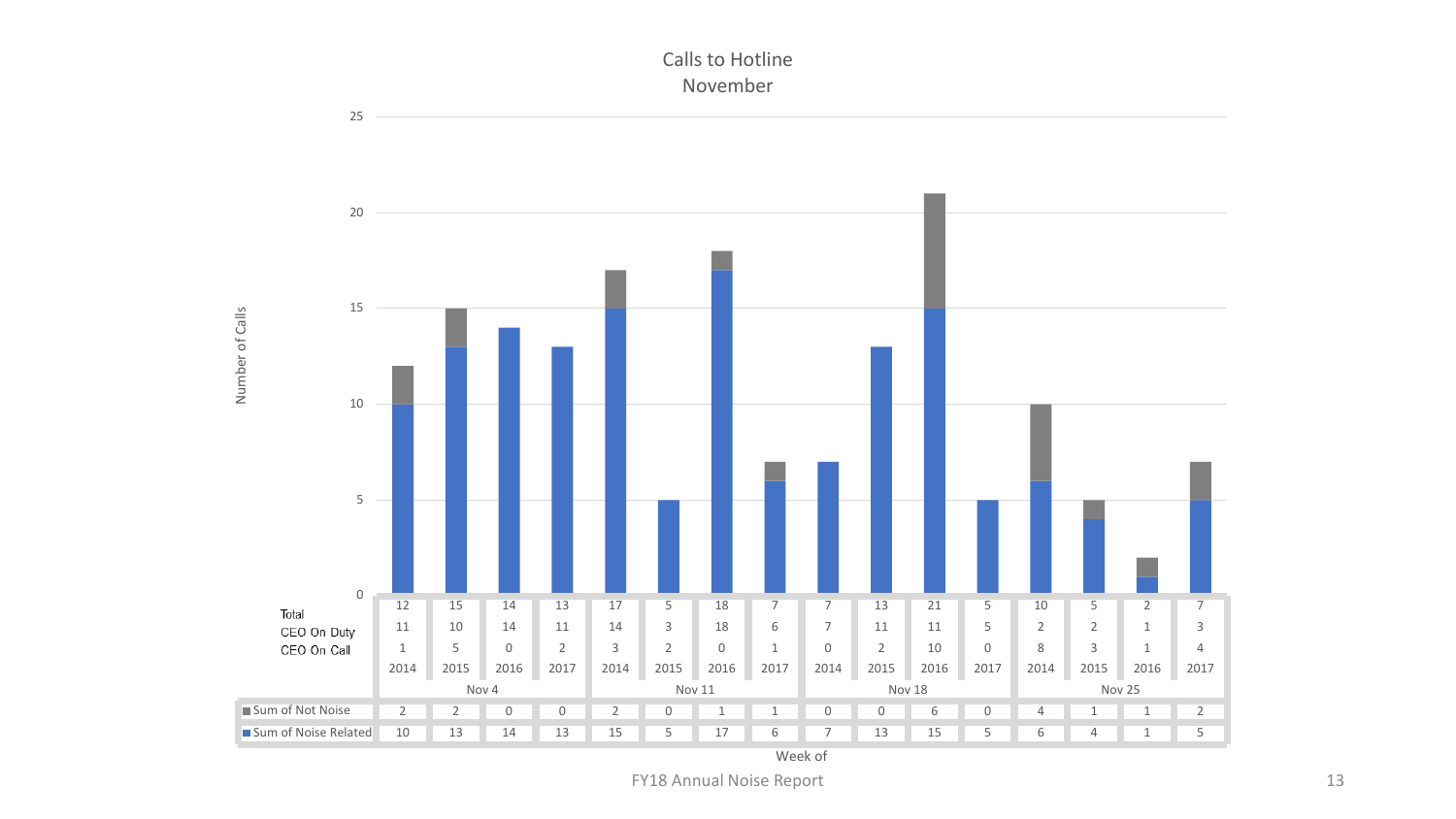



FY18 Annual Noise Report 14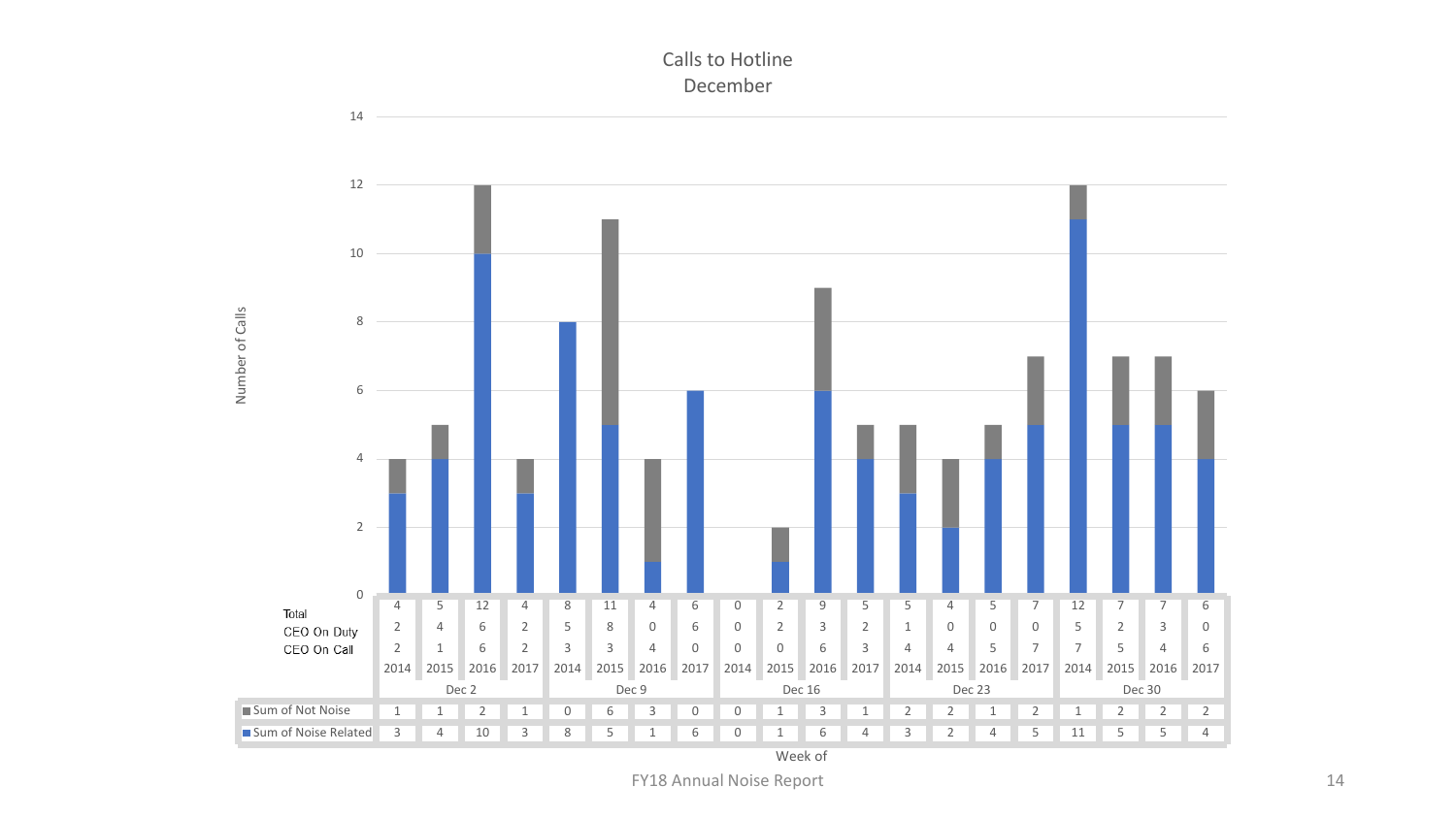

Calls to Hotline January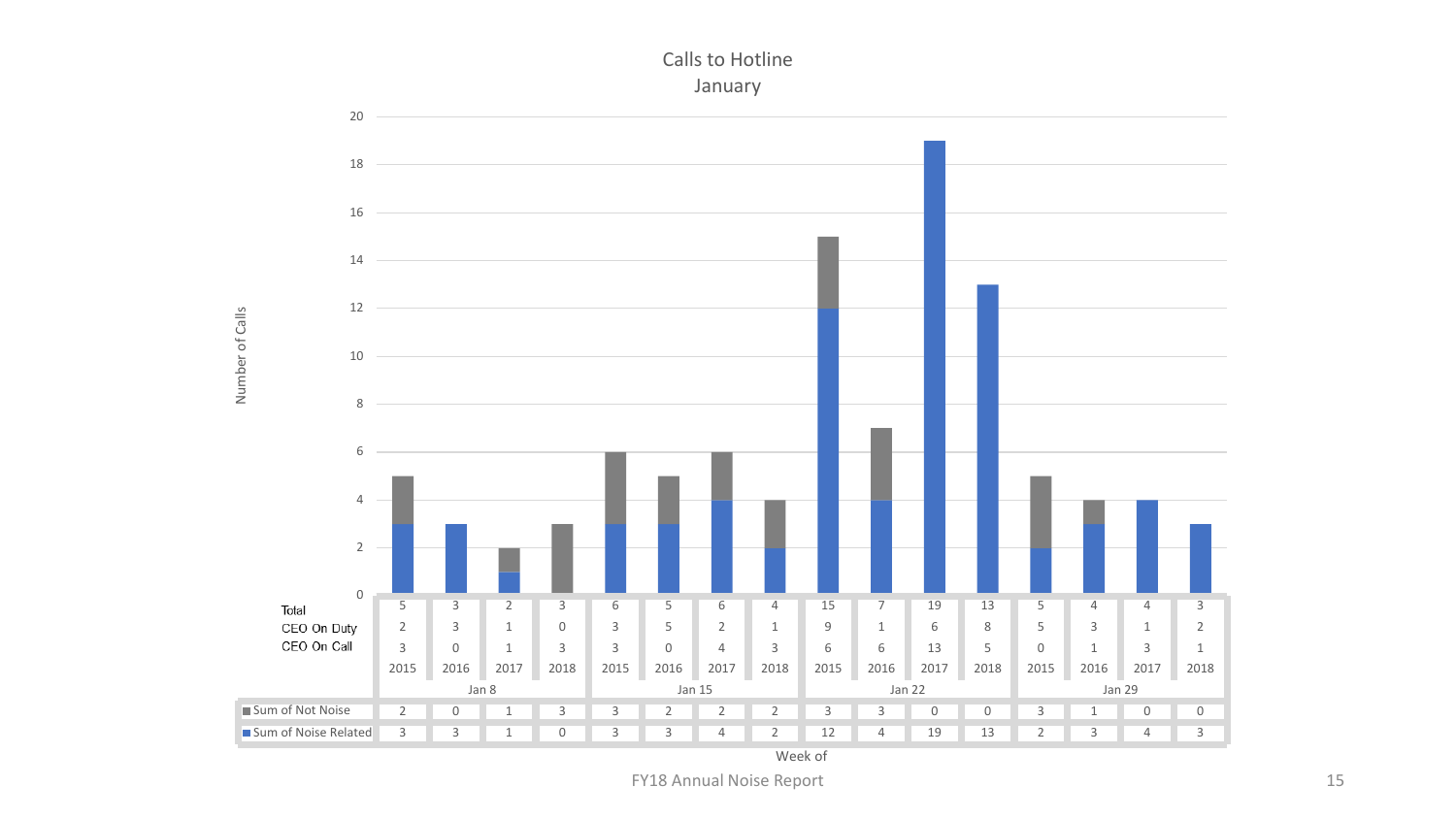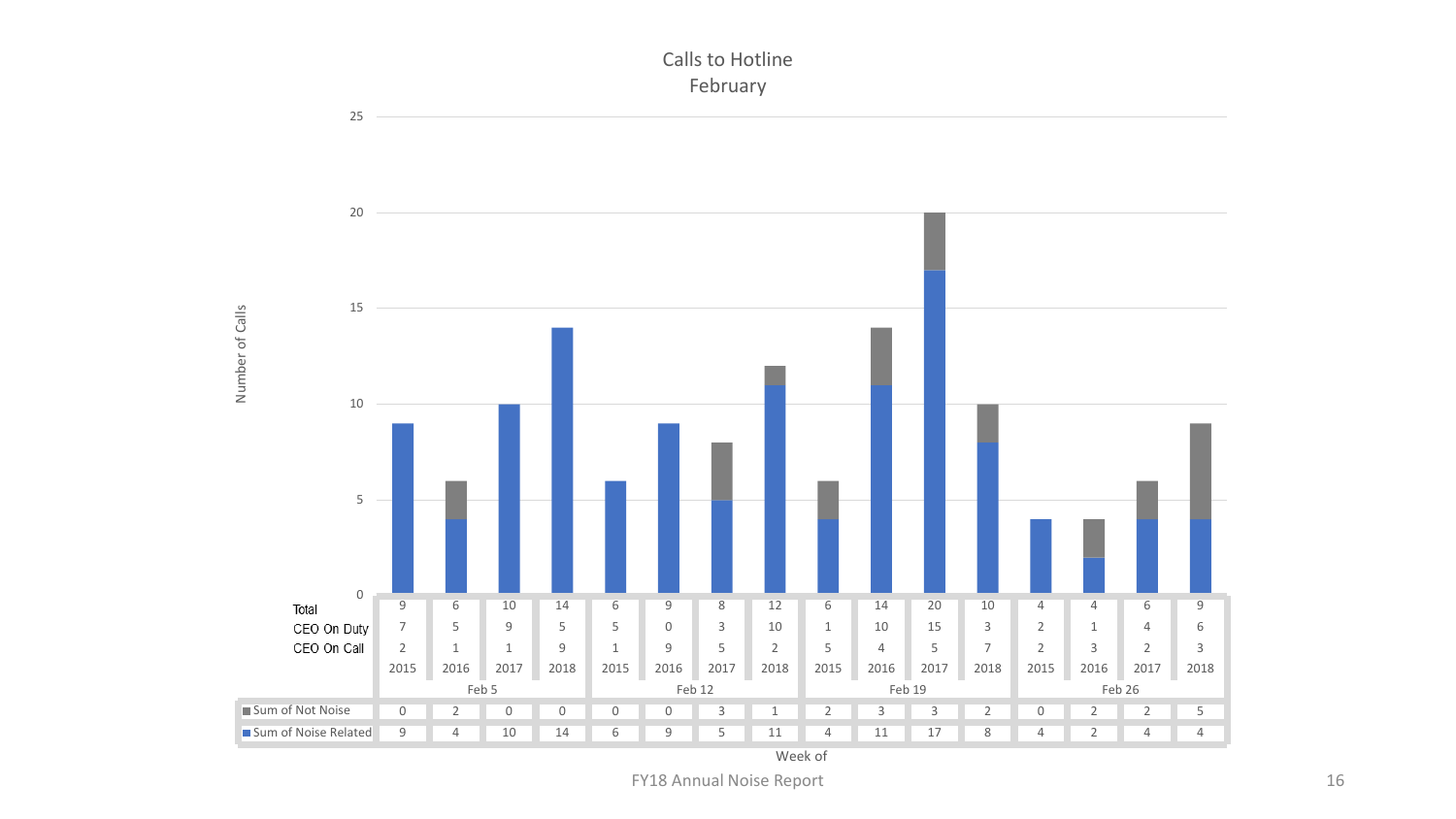

Calls to Hotline March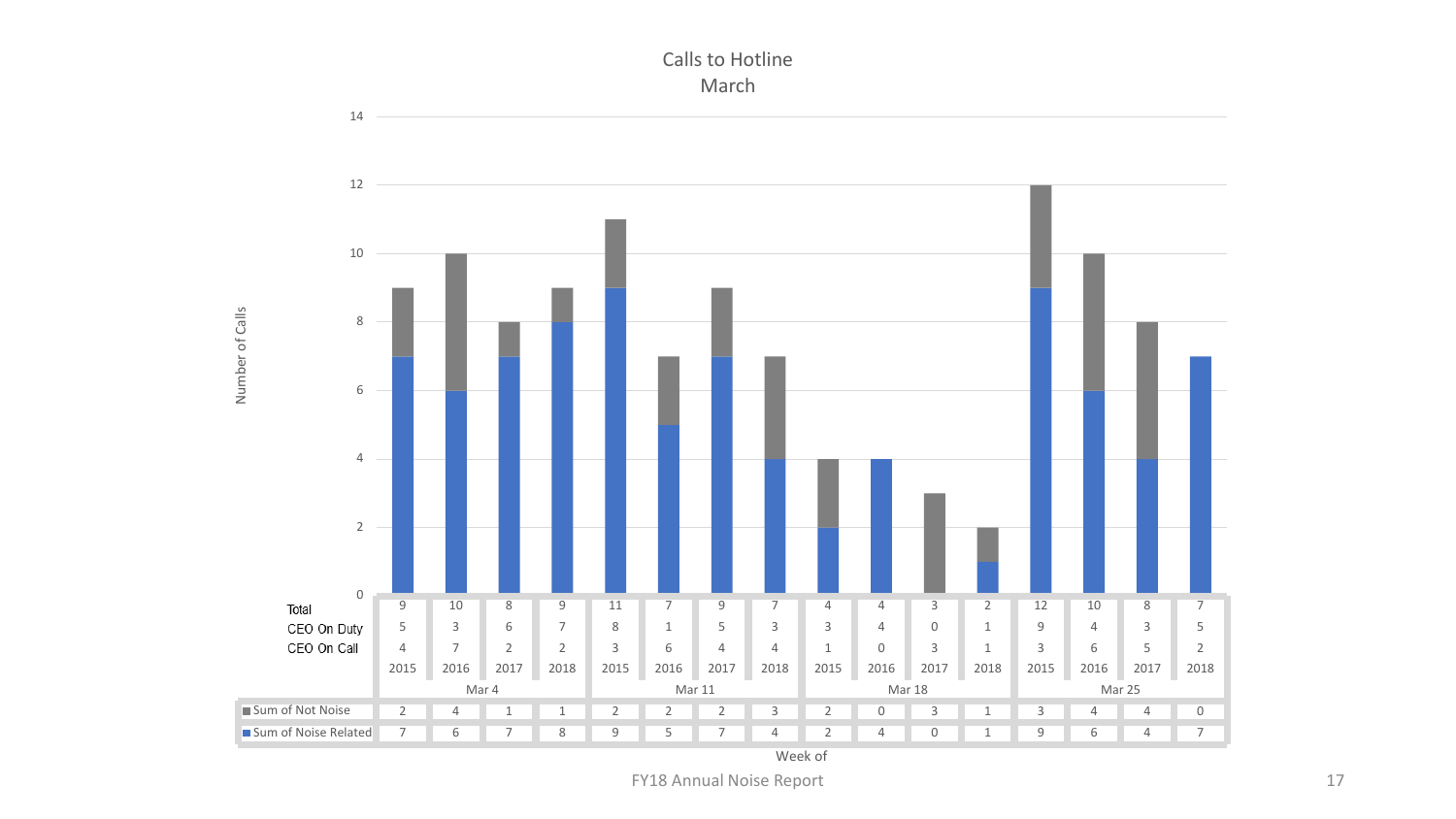

Week of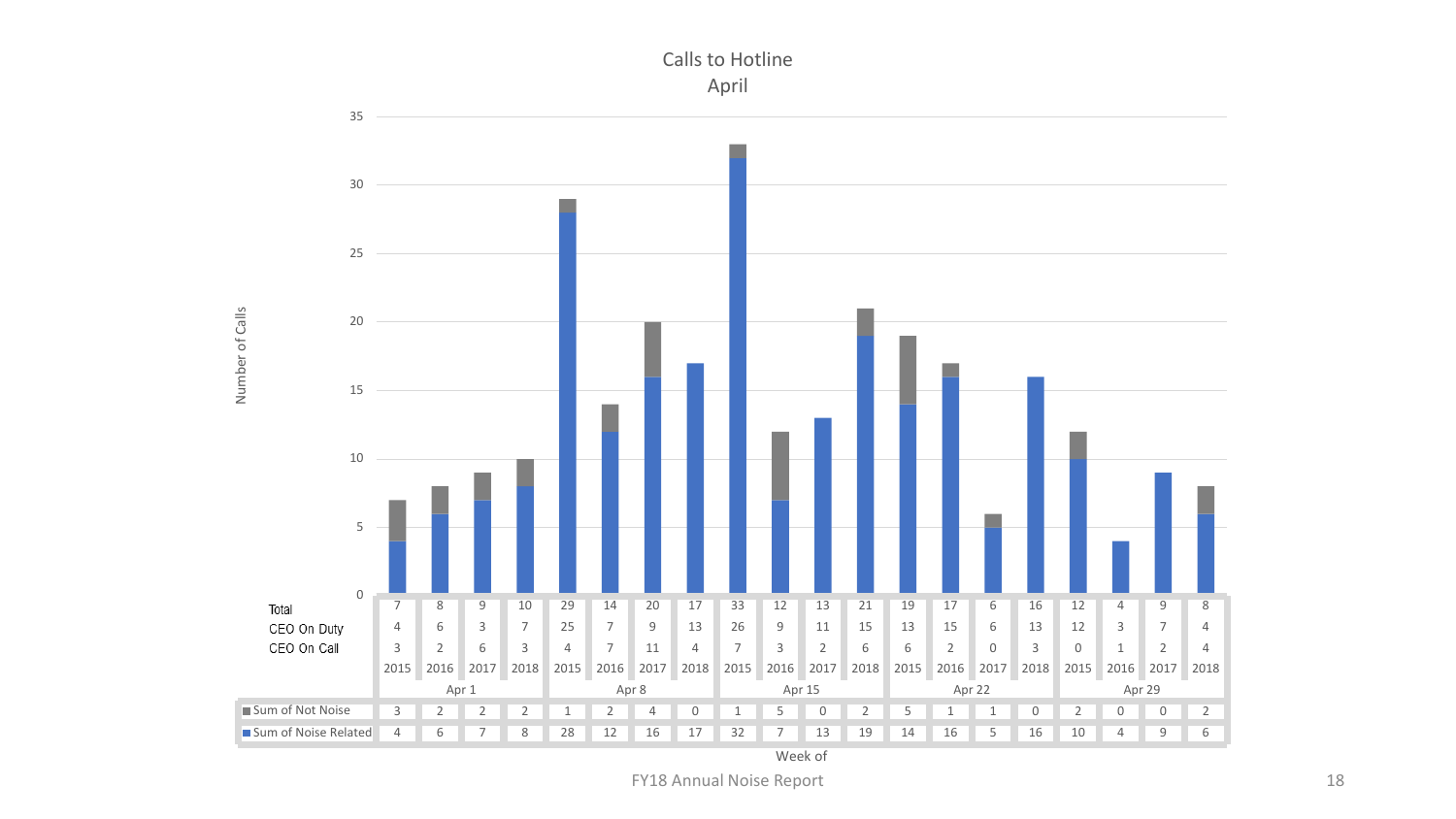

Calls to Hotline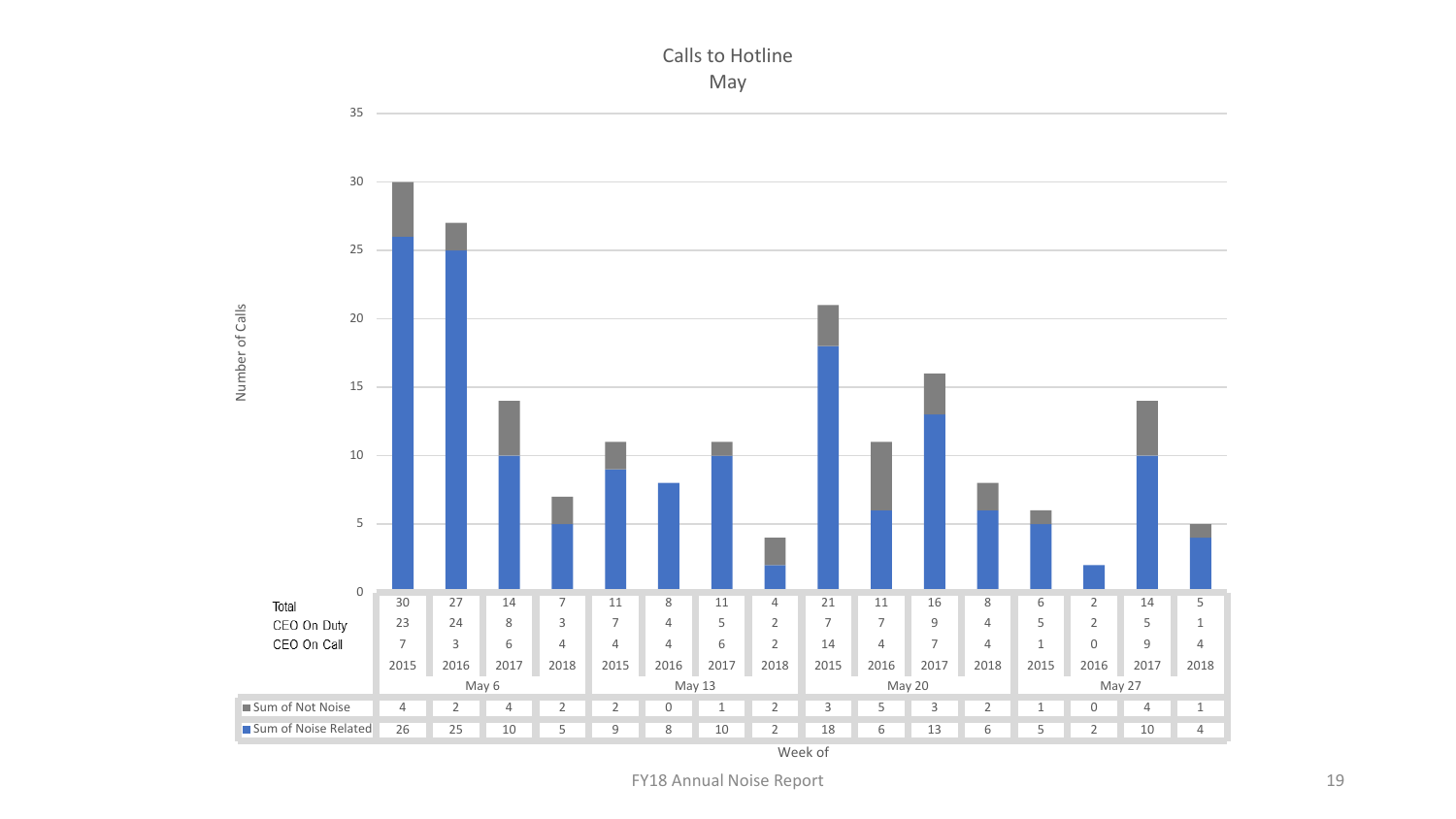

Calls to Hotline June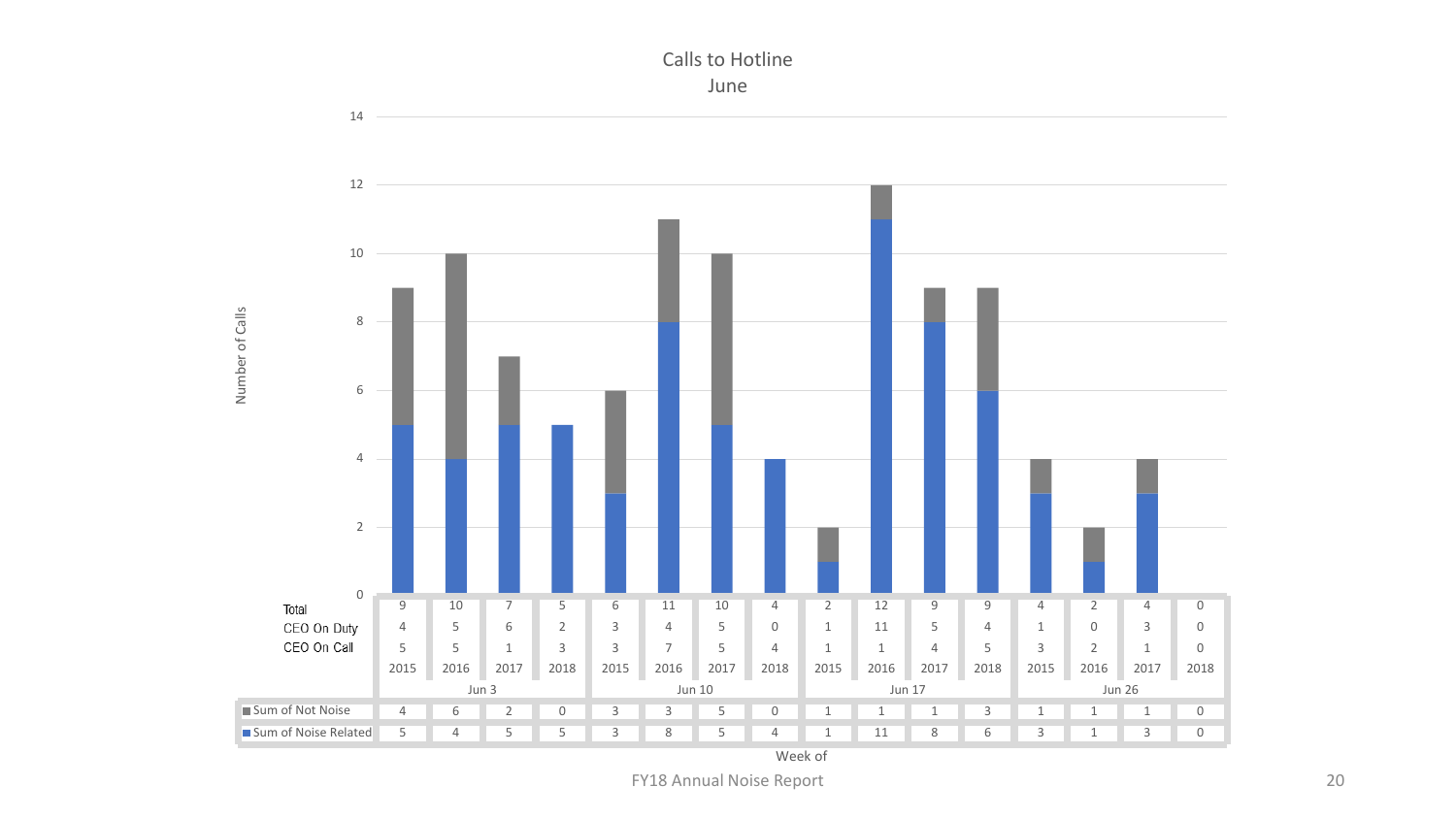

Warnings and Municipal Infractions Issued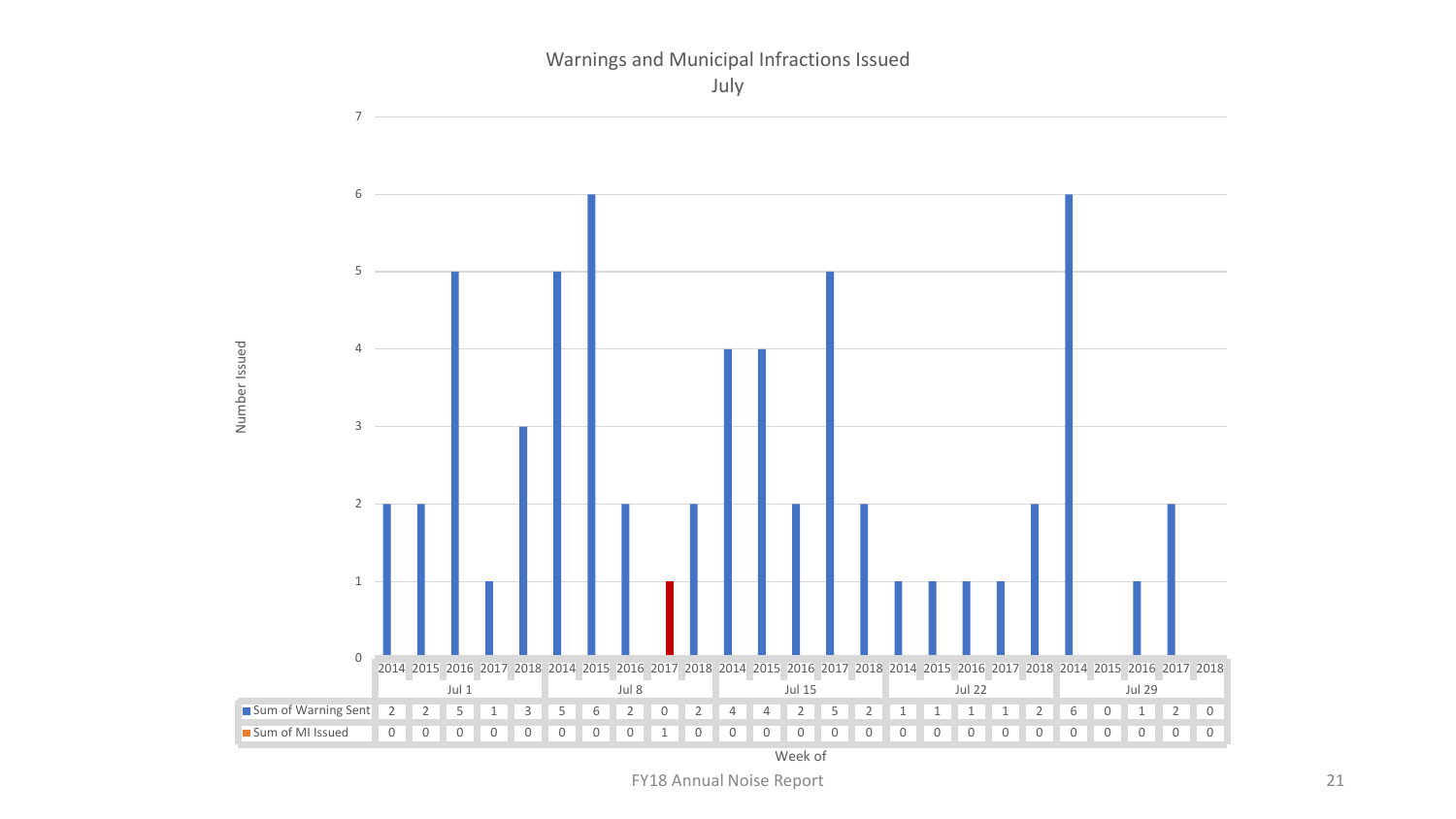

#### Warnings and Municipal Infractions Issued August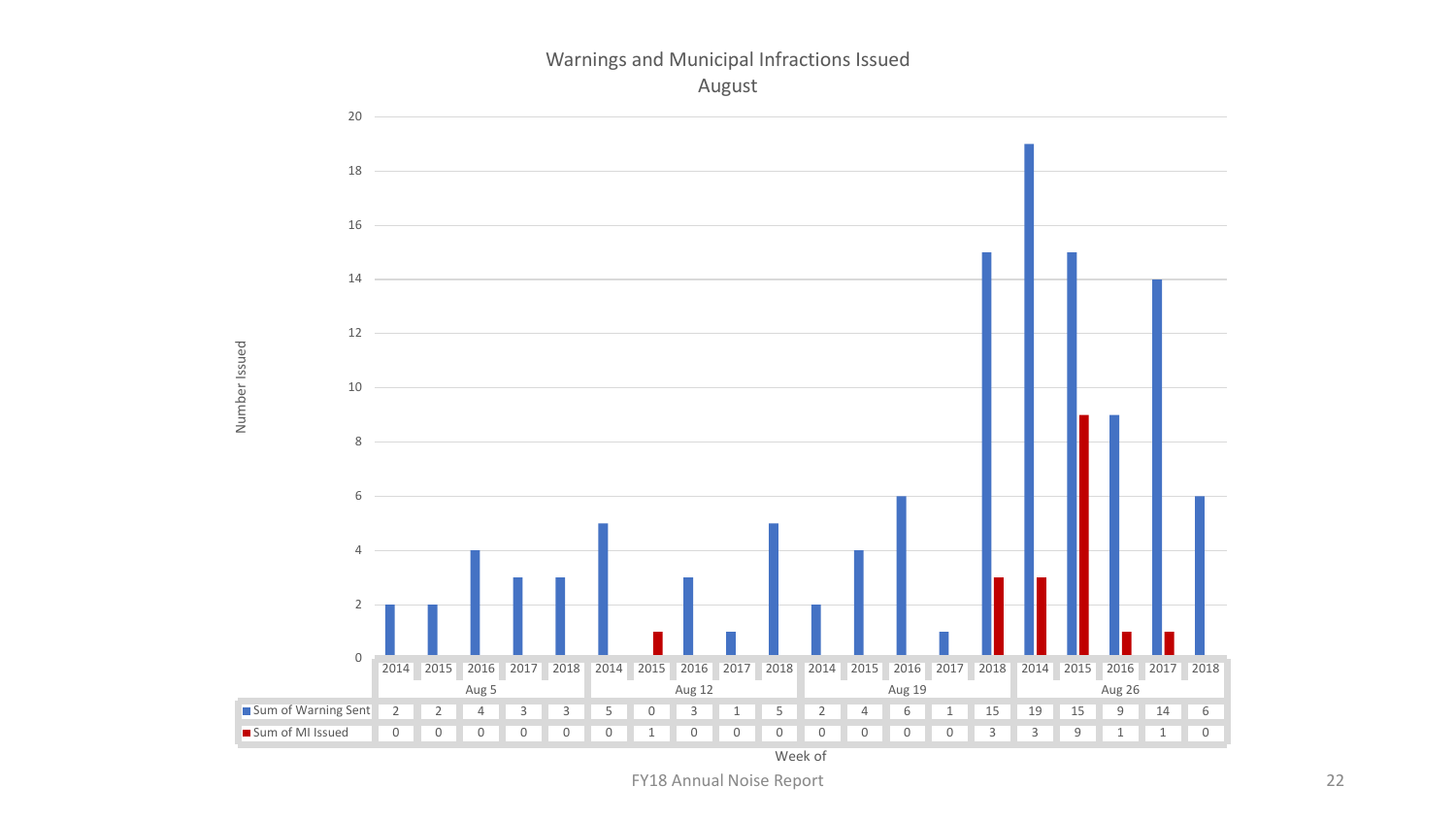#### Warnings and Municipal Infractions Issued September

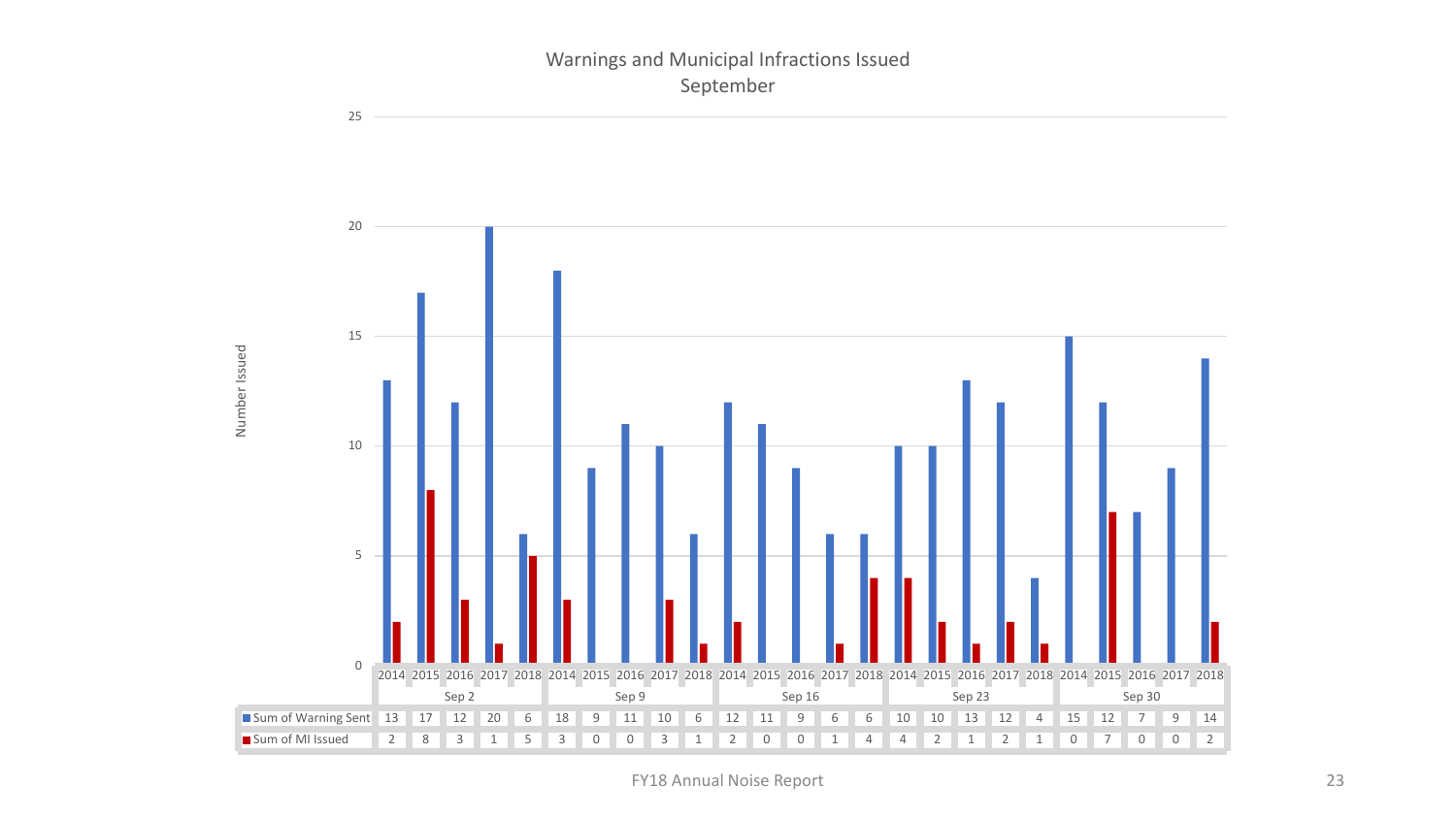

Number Issued

Number Issued

Warnings and Municipal Infractions Issued October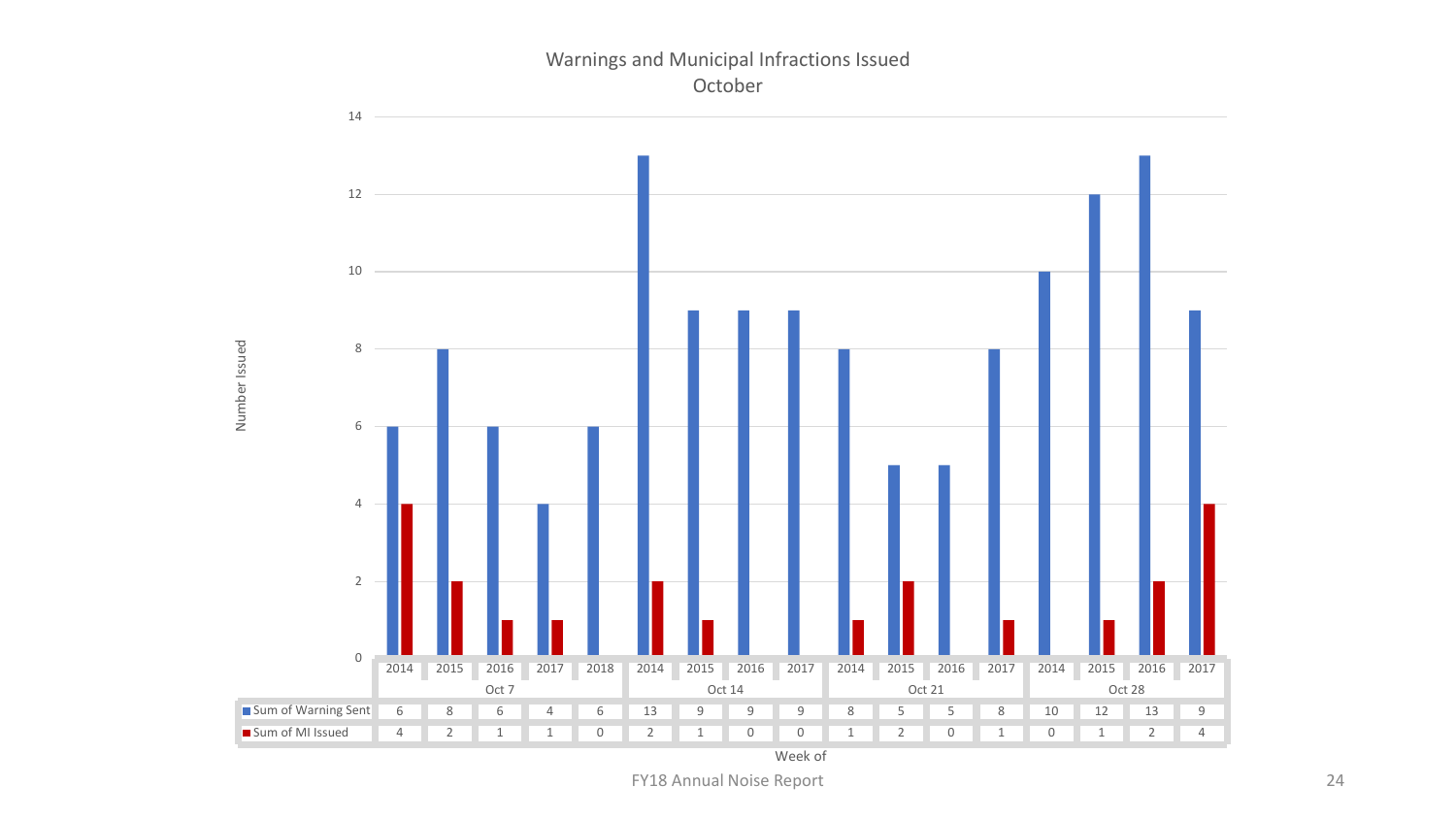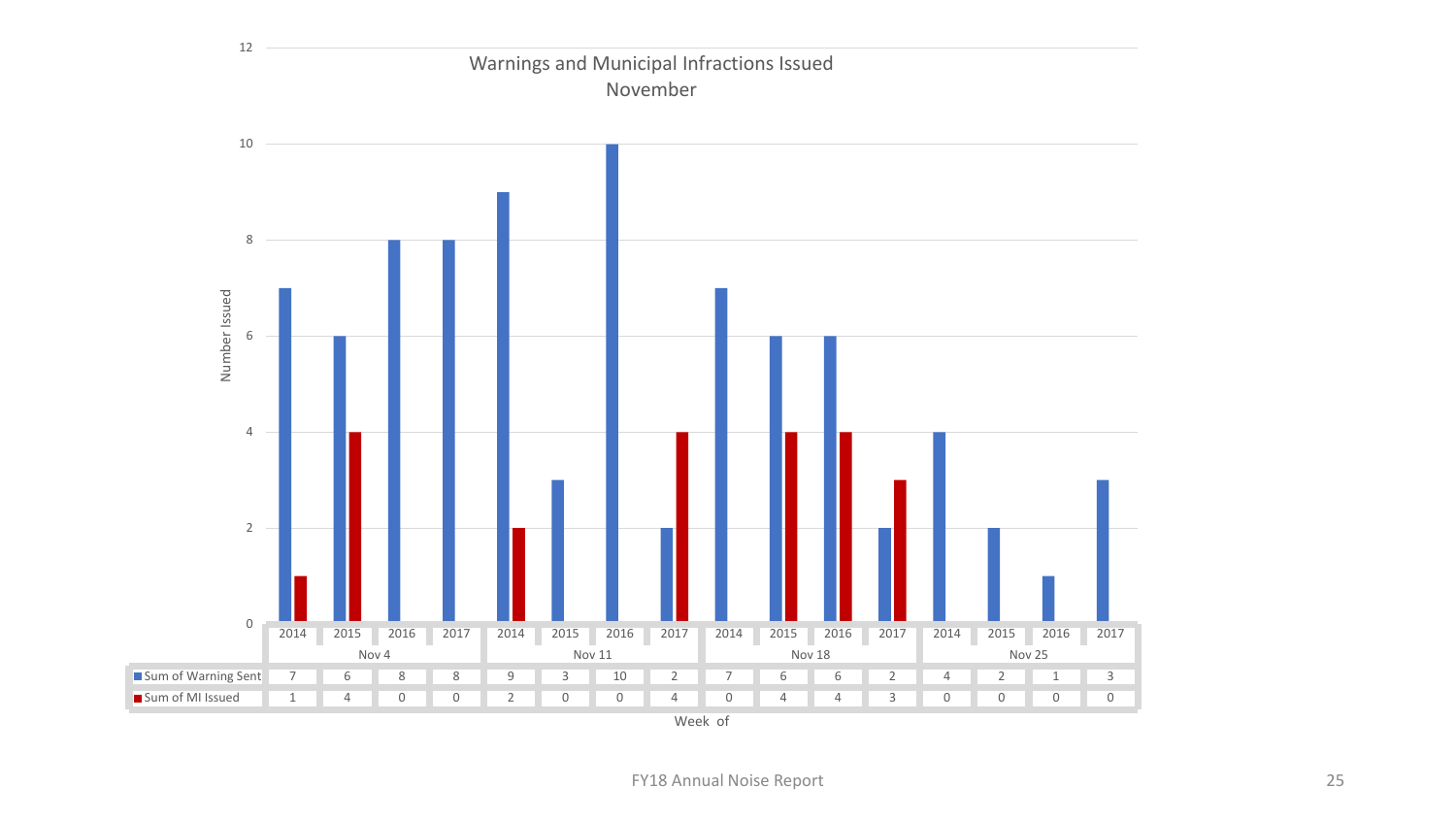#### Warnings and Municipal Infractions Issued December

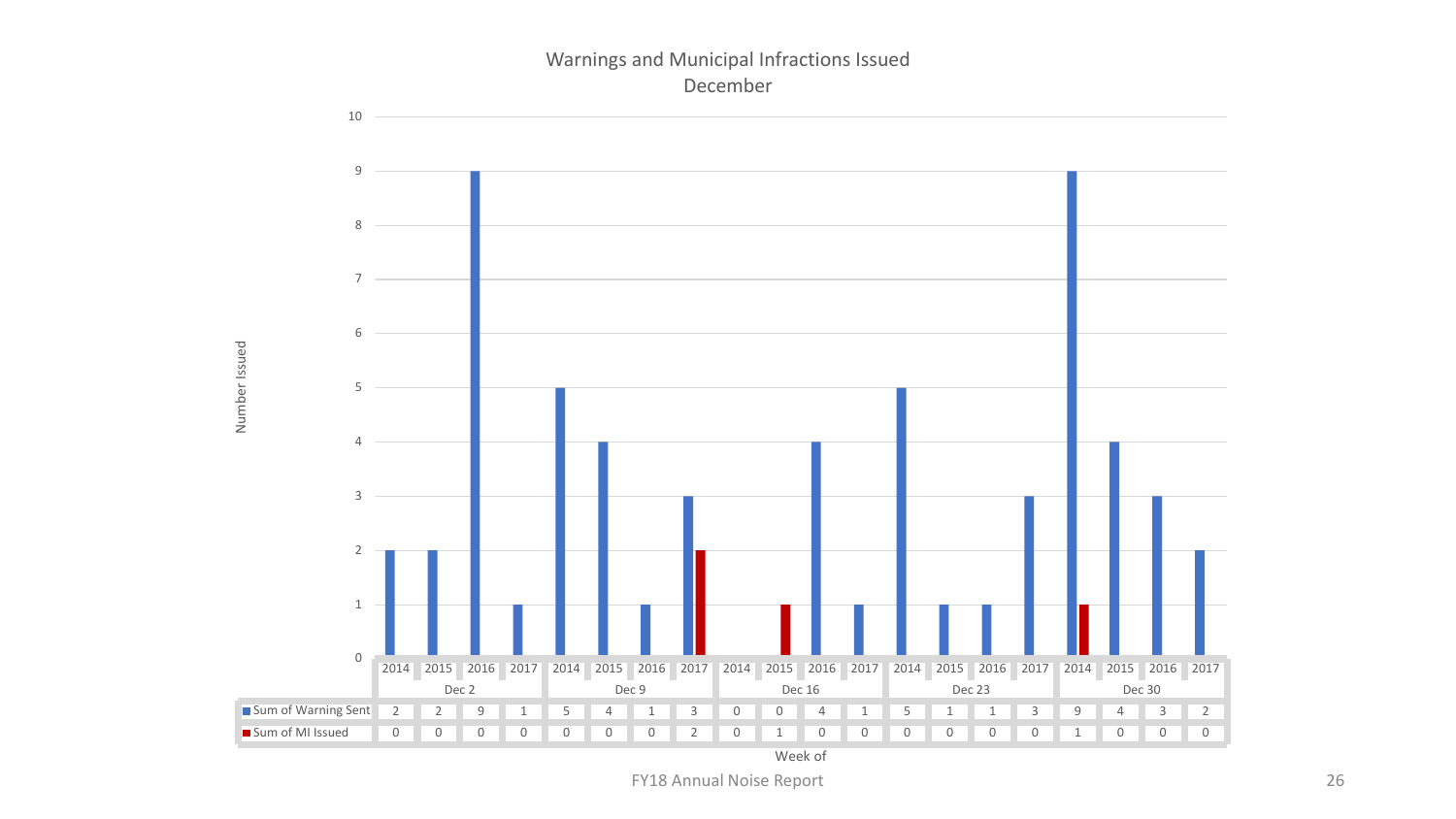## Warnings and Municipal Infractions Issued January

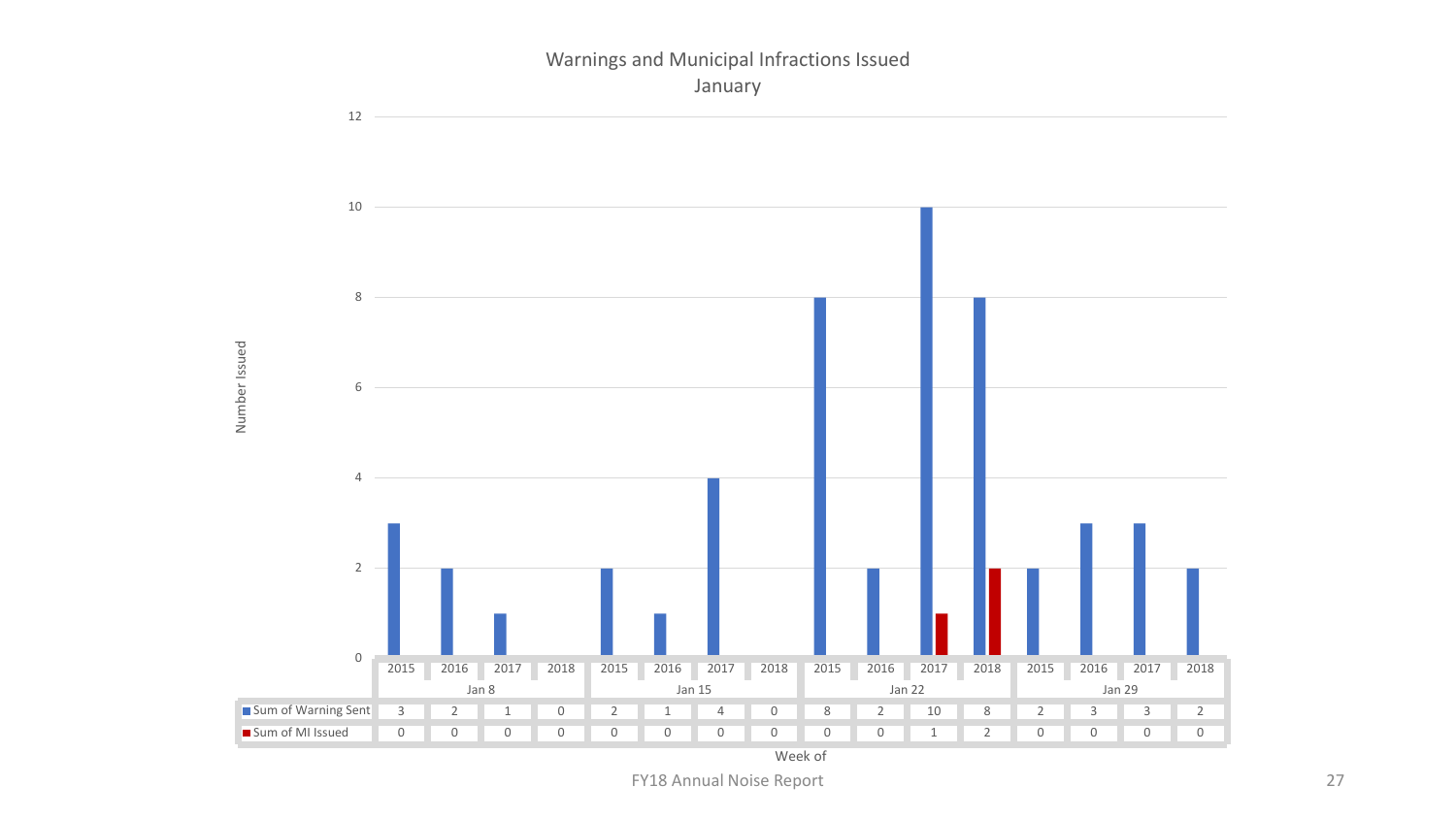# Warnings and Municipal Infractions Issued February

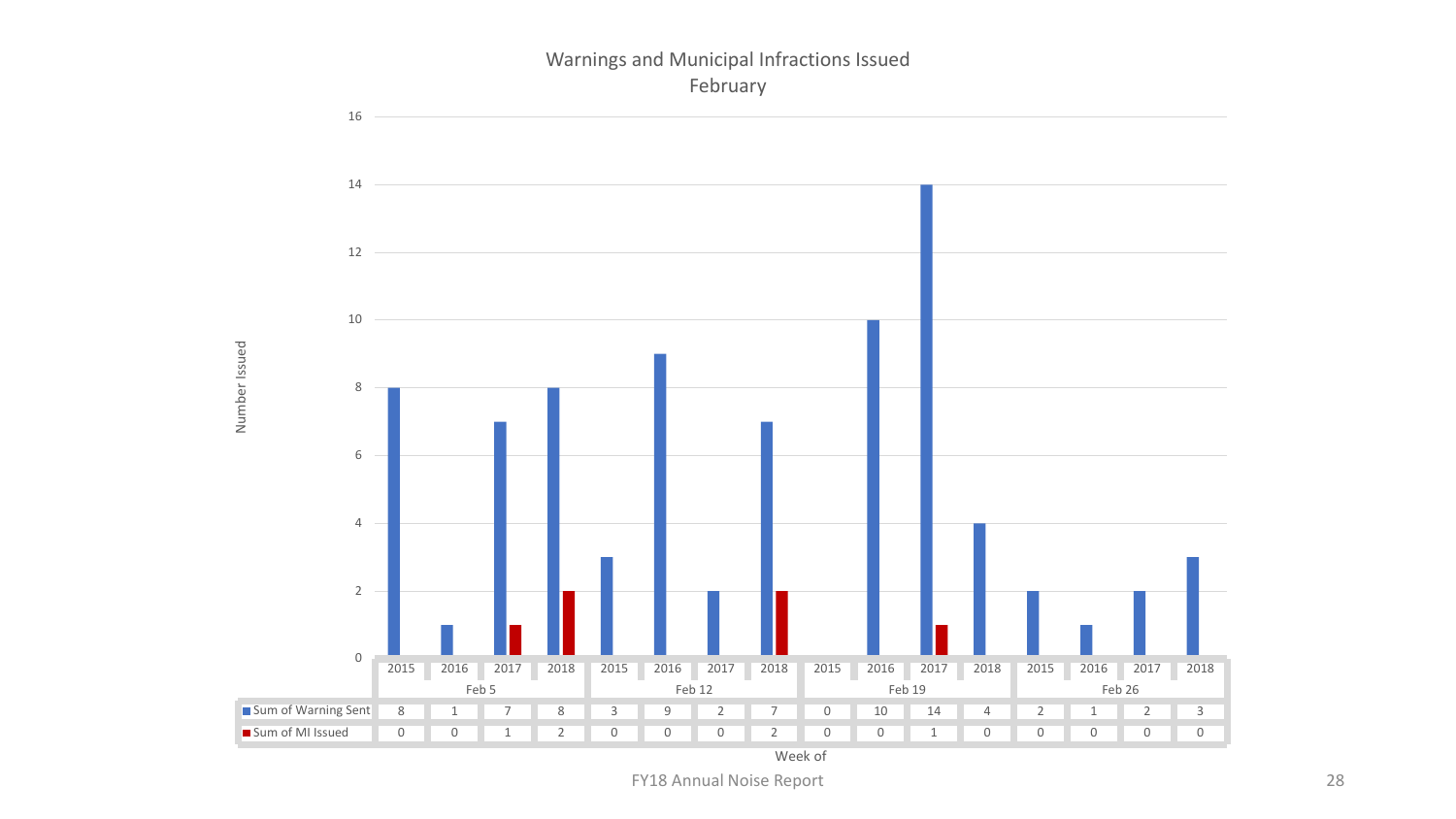#### Warnings and Municipal Infractions Issued March



Number Issued

Number Issued

Week of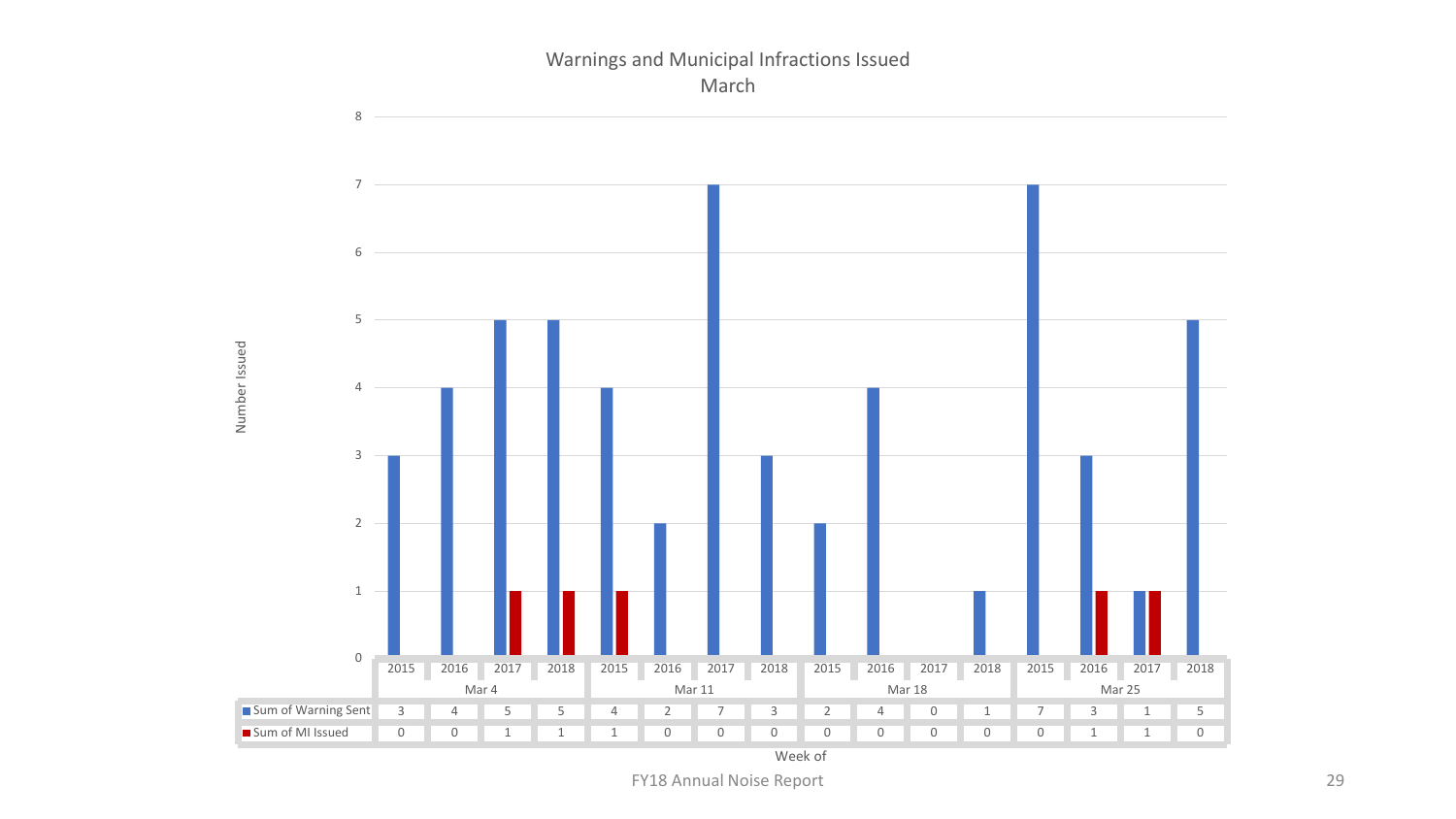#### Warnings and Municipal Infractions Issued April



Week of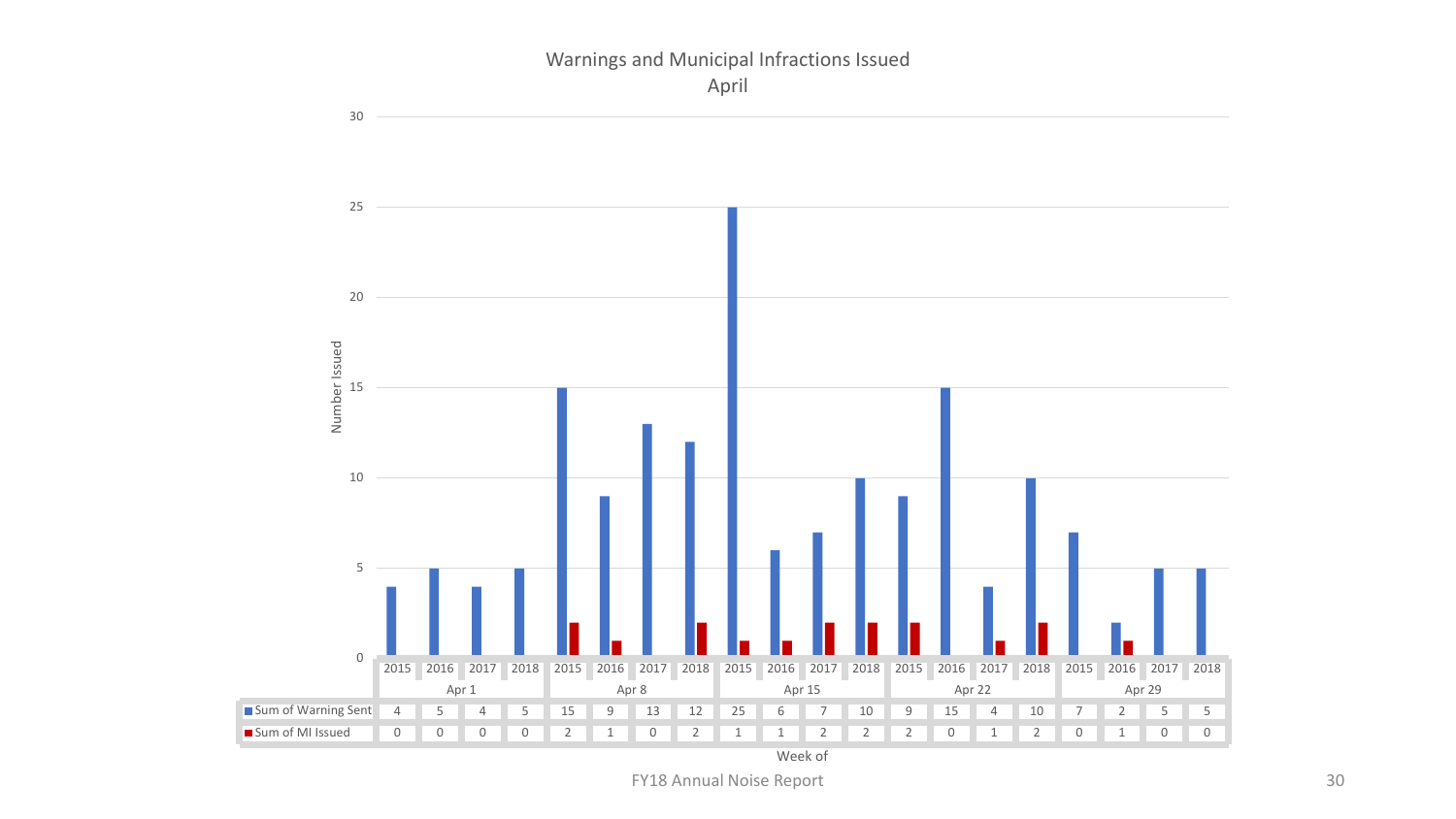# Warnings and Municipal Infractions Issued

May



Number Issued

Week of